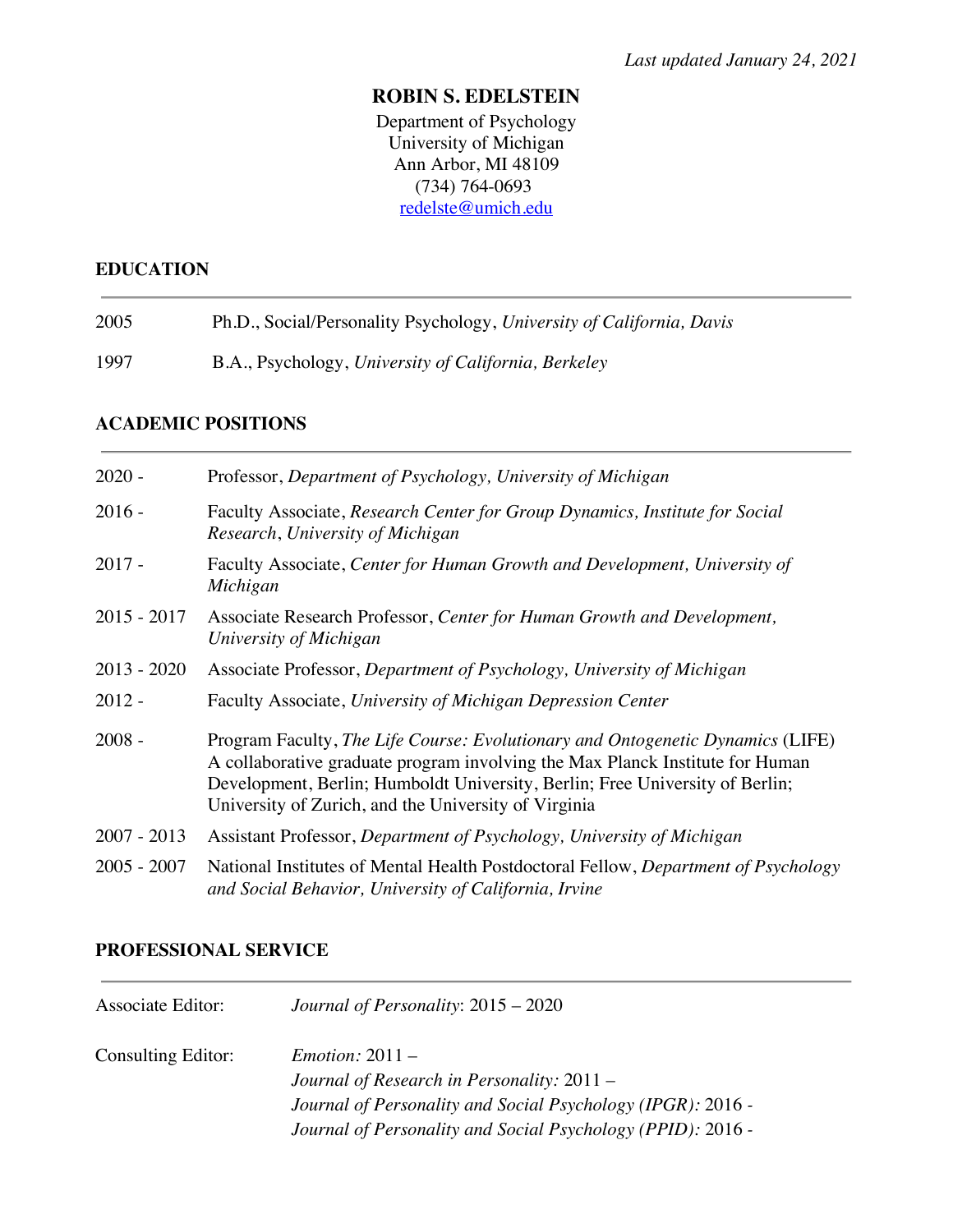| <b>Editorial Board:</b>                                                                                                              | Personal Relationships: 2009 -                                                                                                                                                                                                                                                                                                                                                                                                                                                                                                                                                                                                                                                                                                                                                                                                                                                                                                                                                                                                                                                                                                                                                                                        |  |  |
|--------------------------------------------------------------------------------------------------------------------------------------|-----------------------------------------------------------------------------------------------------------------------------------------------------------------------------------------------------------------------------------------------------------------------------------------------------------------------------------------------------------------------------------------------------------------------------------------------------------------------------------------------------------------------------------------------------------------------------------------------------------------------------------------------------------------------------------------------------------------------------------------------------------------------------------------------------------------------------------------------------------------------------------------------------------------------------------------------------------------------------------------------------------------------------------------------------------------------------------------------------------------------------------------------------------------------------------------------------------------------|--|--|
|                                                                                                                                      | Social Psychological and Personality Science: 2009 -                                                                                                                                                                                                                                                                                                                                                                                                                                                                                                                                                                                                                                                                                                                                                                                                                                                                                                                                                                                                                                                                                                                                                                  |  |  |
|                                                                                                                                      | Adaptive Human Behavior and Physiology: 2014 - 2019                                                                                                                                                                                                                                                                                                                                                                                                                                                                                                                                                                                                                                                                                                                                                                                                                                                                                                                                                                                                                                                                                                                                                                   |  |  |
| Ad-Hoc Reviewer:                                                                                                                     | Applied Cognitive Psychology • Archives of Sexual Behavior • Attachment<br>and Human Development • Brain and Behavior • Child Abuse and Neglect<br>• Cognition and Emotion • Developmental Psychology • European Journal<br>of Personality • European Journal of Social Psychology • Evolution and<br>Human Behavior • Hormones and Behavior • Journal of Applied Social<br>Psychology • Journal of Experimental Child Psychology • Journal of<br>Experimental Social Psychology • Journal of Personality • Journal of<br>Organizational Behavior • Journal of Personality Assessment • Journal of<br>Personality and Social Psychology • Journal of Psychopathology and<br>Behavioral Assessment • Journal of Social and Personal Relationships •<br>Journal of Trauma and Dissociation • Memory • Motivation and Emotion<br>• Perspectives in Psychological Science • Personality and Individual<br>Differences . Personality and Social Psychology Bulletin . Personality and<br>Social Psychology Review • Physiology and Behavior • Psychological<br>Review • Psychological Science • Psychology and Aging • Psychological<br>Bulletin • Psychoneuroendocrinology • Social and Personality Psychology<br>Compass |  |  |
| <b>Grant Reviewer:</b>                                                                                                               | National Science Foundation: Animal Behavior, Social Psychology,<br>Developmental and Learning Sciences • European Research Council                                                                                                                                                                                                                                                                                                                                                                                                                                                                                                                                                                                                                                                                                                                                                                                                                                                                                                                                                                                                                                                                                   |  |  |
| <b>Convention Committee:</b><br>Society for Personality and Social Psychology, 2018 – 2021                                           |                                                                                                                                                                                                                                                                                                                                                                                                                                                                                                                                                                                                                                                                                                                                                                                                                                                                                                                                                                                                                                                                                                                                                                                                                       |  |  |
| Program Committee:                                                                                                                   | Association for Research in Personality, 2015 Meeting                                                                                                                                                                                                                                                                                                                                                                                                                                                                                                                                                                                                                                                                                                                                                                                                                                                                                                                                                                                                                                                                                                                                                                 |  |  |
| <b>Conference Reviewer:</b>                                                                                                          | Society for Personality and Social Psychology, Symposium Review Panel<br>for the 2015 Meeting                                                                                                                                                                                                                                                                                                                                                                                                                                                                                                                                                                                                                                                                                                                                                                                                                                                                                                                                                                                                                                                                                                                         |  |  |
| Co-Organizer:<br><i>Emotion Pre-Conference</i> to the 2007 and 2008 Meetings of the Society for<br>Personality and Social Psychology |                                                                                                                                                                                                                                                                                                                                                                                                                                                                                                                                                                                                                                                                                                                                                                                                                                                                                                                                                                                                                                                                                                                                                                                                                       |  |  |

# **GRANTS, AWARDS, & FELLOWSHIPS**

| 2020 | Nominee, University of Michigan Golden Apple Award                                                                                                                                                                   |
|------|----------------------------------------------------------------------------------------------------------------------------------------------------------------------------------------------------------------------|
| 2019 | Fellow, Society for Personality and Social Psychology                                                                                                                                                                |
| 2016 | Rackham Spring/Summer Research Grant, University of Michigan: <i>Hormone changes</i><br>during the transition to parenthood in lesbian couples. Role: Principal Investigator (to<br>support Onawa LaBelle). \$6,000. |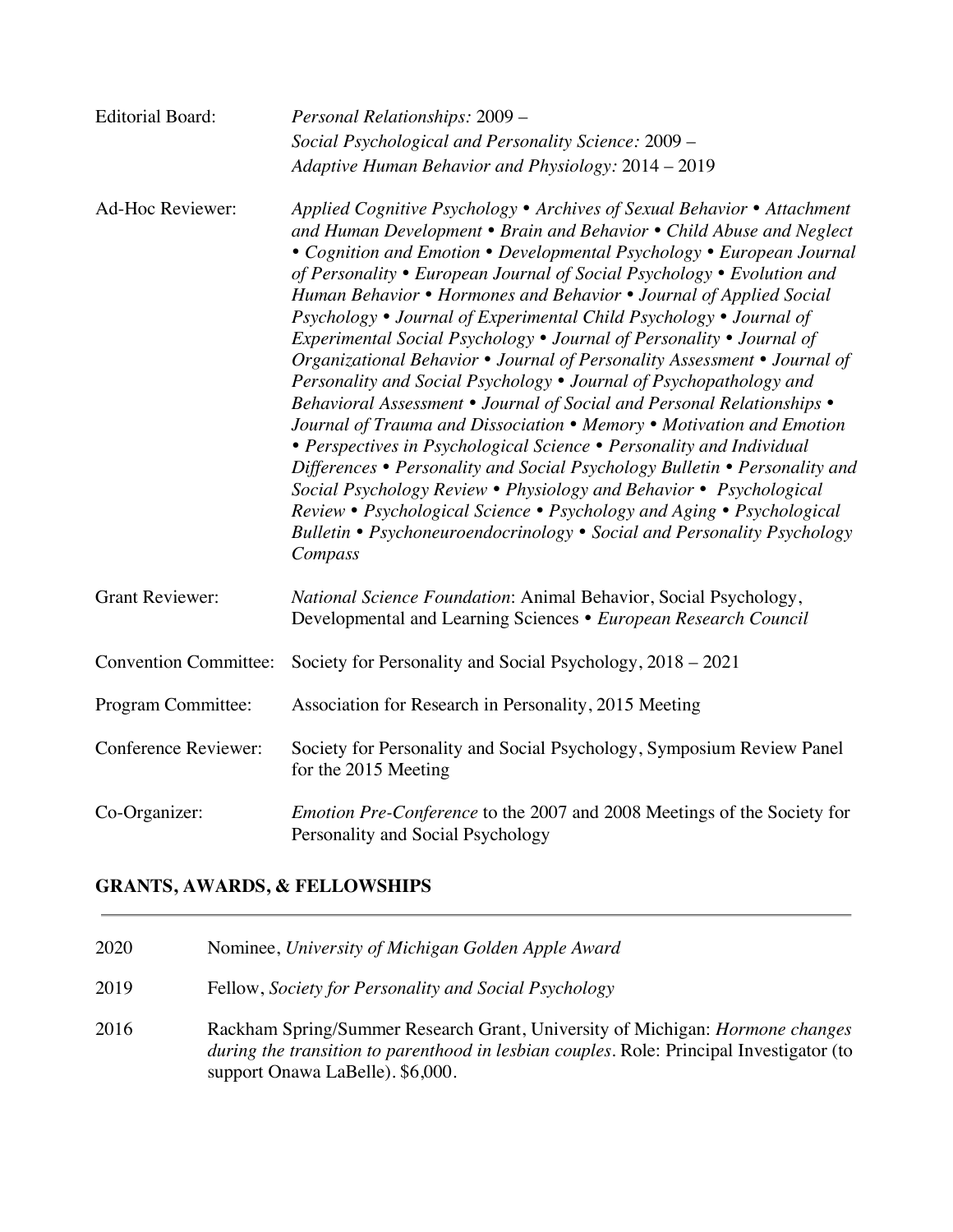- 2015 2017 MCubed, University of Michigan: *Examining stress and coping in prolonged isolation.* Role: Co-Principal Investigator (with Nestor Lopez-Duran and James Abelson). \$15,000.
- 2015 2017 Associate Professor Support Fund, College of Literature, Science, and the Arts, University of Michigan: *Neuroendocrine changes during the transition to parenthood in heterosexual and lesbian couples*. Role: Principal Investigator. \$31,248.
- 2013 2014 The Williams Institute, University of California, Los Angeles: *A Prospective Study of Stress, Social Support, and Postpartum Adjustment among Lesbian Parents*. Role: Principal Investigator. \$4,970.
- 2011 2013 Office of the Vice President for Research (OVPR) and College of Literature, Science, and the Arts, University of Michigan: *Influences of Cuddling and Attachment on Neuroendocrine and Psychological Outcomes.* Role: Principal Investigator (Collaborator: Sari van Anders). \$26,250.
- 2011 2013 Institute for Research on Women and Gender (IRWG), University of Michigan: *Neuroendocrine and Psychological Changes During the Transition to Parenthood.*  Role: Principal Investigator. \$10,000.
- 2011 2013 Society for the Psychological Study of Social Issues (SPSSI): *Neuroendocrine and Psychological Changes During the Transition to Parenthood.* Role: Principal Investigator. \$2,000.
- 2010 Rackham Spring/Summer Research Grant, University of Michigan: *Attachment avoidance, intimacy, and hormones*. Role: Principal Investigator (to support William Chopik). \$6,000.
- 2008 2010 Rackham Faculty Research Grant, University of Michigan: *Implications of Emotional Processing Biases for Health, Well-Being, and Relationships.* Role: Principal Investigator. \$15,000.
- 2005 Travel Award, *Society for Personality and Social Psychology*
- 2004 2005 Predoctoral Fellowship in Affective Science, *National Institutes of Mental Health*
- 2004 Excellence in Undergraduate Education Award, *University of California, Davis*
- 2003 Summer Institute in Social Psychology, Social Neuroscience, *University of Colorado, Boulder*
- 2003 Consortium for Women and Research Travel Award, *University of California, Davis*
- 2002 2003 Dissertation Year Fellowship, *University of California, Davis*
- 2002 Graduate Studies Travel Award, *University of California, Davis*
- 2002 Dissertation Research Award, *American Psychological Association*
- 2002 Clarence J. Rosecrans Research Scholarship, *American Psychological Foundation*
- 2002 Graduate Student Association Travel Award, *University of California, Davis*
- 2002 Humanities Research Fellowship, *University of California, Davis*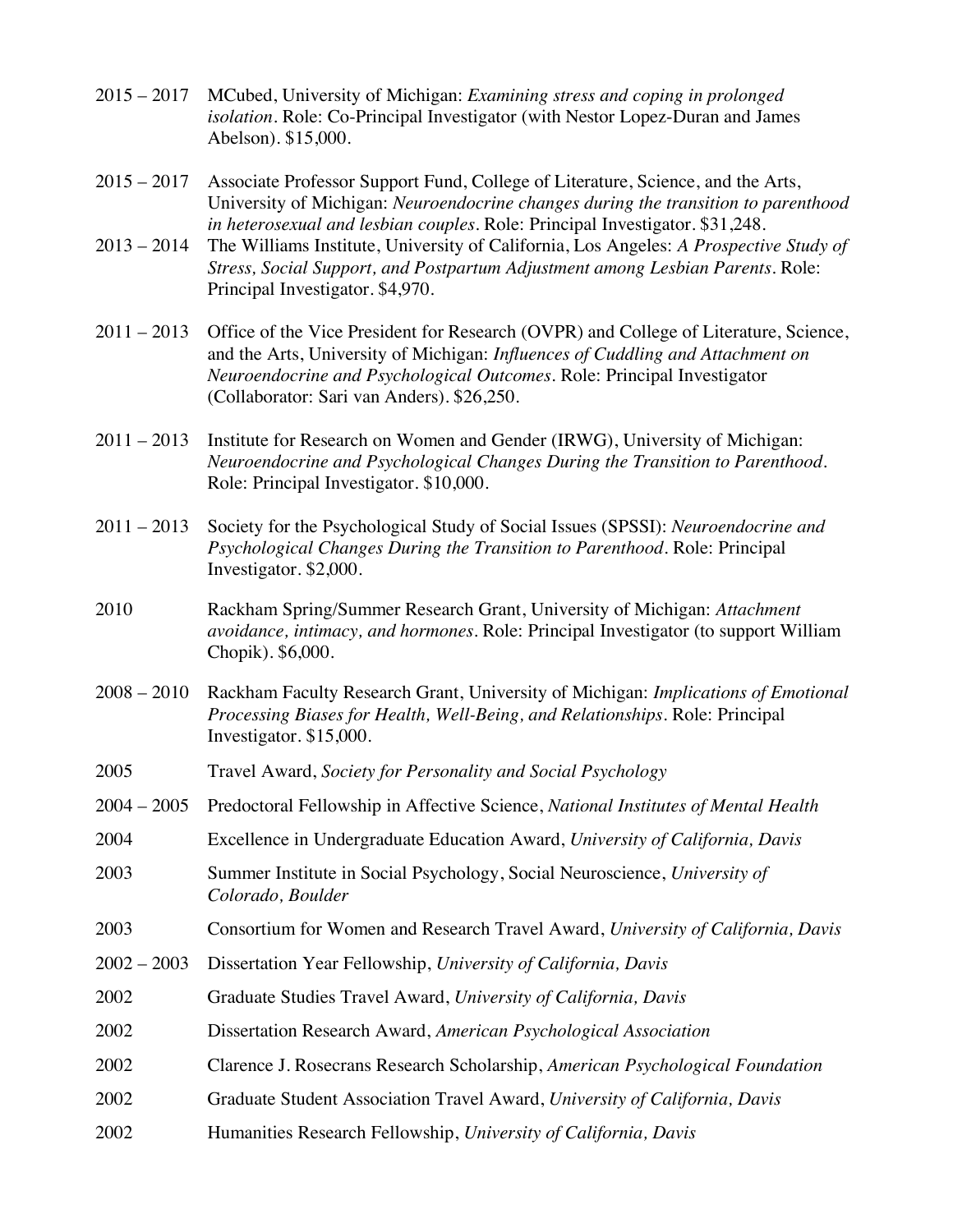- 2002, 2003 Summer Research Fellowship, *University of California, Davis*
- 2000 2001 Predoctoral Fellowship, *Department of Health and Human Services*
- 2000 2003 Graduate Research Fellowship, *University of California, Davis*

#### **PUBLICATIONS**

Current or former student authors are underlined (graduate) or double underlined (undergraduate)

- Ascigil, E. Wardecker, B. M., Chopik, W. J., & Edelstein, R. S. (in press). Division of baby care in heterosexual and lesbian couples transitioning to parenthood: Implications of expectations versus reality. *Journal of Marriage and Family.*
- Sundin, Z. W., Chopik, W. J., Welker, K. M., Ascigil, E., Brandes, C. M., Chin, K. A., Ketay, S., Knight, E. L., Kordsmeyer, T. L., McLarney-Vesotski, A. R., Prasad, S., Reese, Z. A., Roy, A. R. K., Sim, L., Stern, J., Carré, J. M., Edelstein, R. S., Mehta, P. H., Penke, L., Slatcher, R. B., & Tackett, J. L. (in press). Estimating the association between Big Five personality traits, testosterone, and cortisol. *Adaptive Human Behavior and Physiology*.
- Chin, K., Chopik, W. J., Wardecker, B. M., LaBelle, O., Moors, A. C., & Edelstein, R. S. (2020). Longitudinal associations between prenatal testosterone and postpartum outcomes in a sample of first-time expectant lesbian couples. *Hormones and Behavior, 125,* 104810*.*
- Sim, L., Chopik, W. J., Wardecker, B. M., & Edelstein, R. S. (2020). Changes in prenatal testosterone and sexual desire in expectant couples. *Hormones and Behavior, 125,* 104823*.*
- Labelle, O. P., Wardecker, B. M., Chopik, W. J., & Edelstein, R. S. (2020). Attachment processes. In K. Sweeny and M. Robbins (Eds.), *Wiley encyclopedia of health psychology, Volume 2: The Social Bases of Health Behavior* (pp. 31-41). London: Wiley-Blackwell.
- Edelstein, R. S., Chin, K., Saini, E. K., Kuo, P. X., Schultheiss, O. C., & Volling, B. L. (2019). Adult attachment and testosterone reactivity: Fathers' avoidance predicts changes in testosterone during the strange situation procedure. *Hormones and Behavior, 112,* 10-19.
- Chin, K., Edelstein, R. S., & Vernon, P. A. (2019). Attached to dating apps: Attachment orientations and preferences for dating apps. *Mobile Media & Communication, 7,* 41-59.
- Chopik, W. J., & Edelstein, R.S. (2019). Maternal support in childhood is associated with changes in physical and mental health in middle-age and older adulthood. *Health Psychology, 38,* 84-93.
- Chopik, W. J., Edelstein, R. S., & Grimm, K. J. (2019). Longitudinal changes in attachment orientation over a 59-year period. *Journal of Personality and Social Psychology, 116, 598- 611.*
- Edelstein, R. S., & Chin, K. (2018). Hormones and close relationship processes: Neuroendocrine bases of partnering and parenting. In O. C. Schultheiss & P. H. Mehta (Eds.), *Routledge international handbook of social neuroendocrinology* (pp. 281-297)*.* Abingdon, UK: Routledge*.*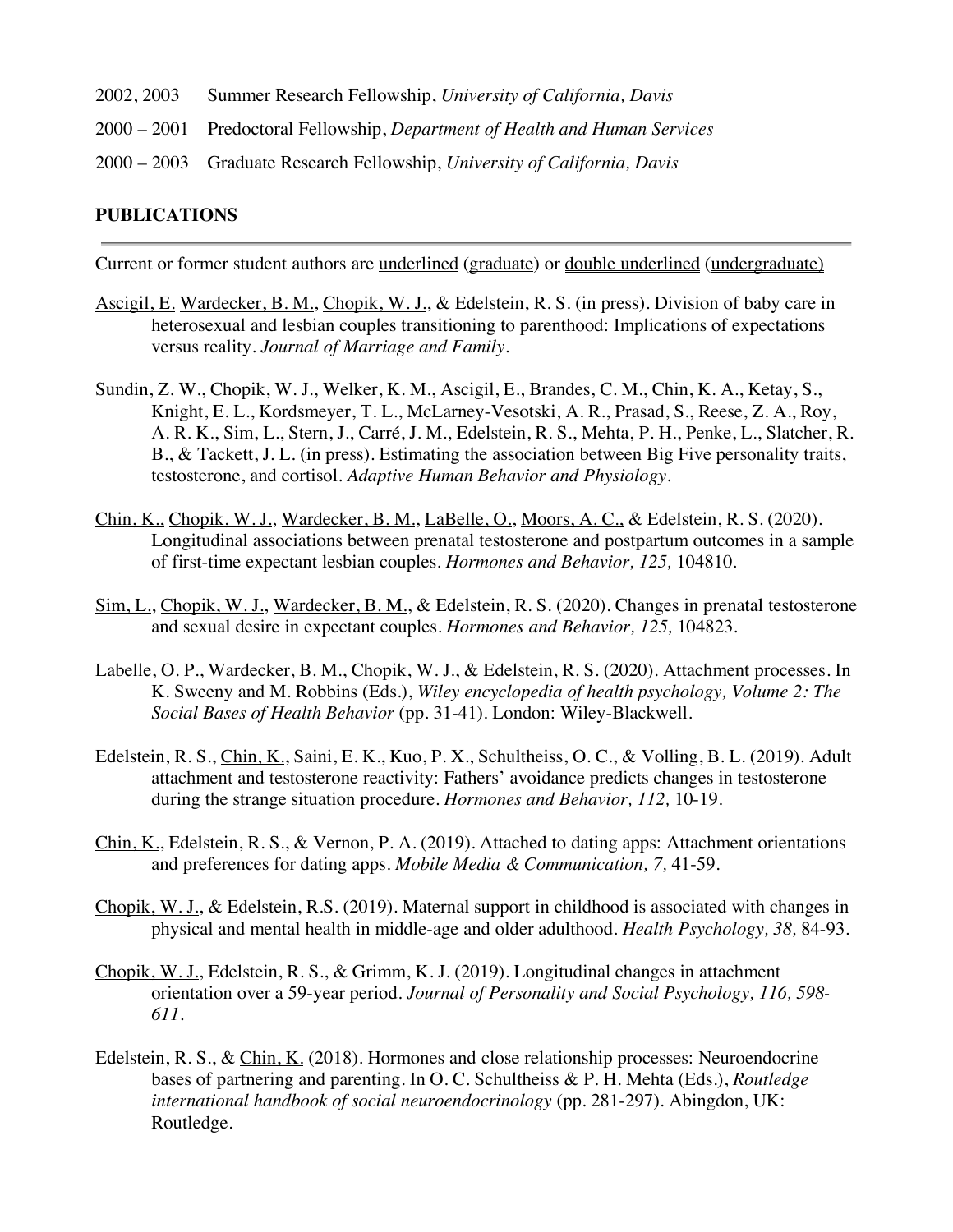- Kaplow, J. B., Wardecker, B. M., Layne, C. M., Kross, E., Burnside, A., Edelstein, R. S., & Prossin, A. R. (2018). Out of the mouths of babes: Links between linguistic structure of loss narratives and psychophysiological functioning in parentally-bereaved children. *Journal of Traumatic Stress, 31,* 342–351*.*
- Labelle, O. P., & Edelstein, R. S. (2018). Gratitude, insecure attachment, and positive outcomes among 12-step program participants. *Addiction Research & Theory, 26,* 123–132*.*
- Wardecker, B. M., Chopik, W. J., Labelle, O. P. & Edelstein, R. S. (2018). Is narcissism associated with baseline cortisol in men and women? *Journal of Research in Personality, 72,* 44-49*.* [Special issue on replication of critical findings in personality psychology.]
- Edelstein, R. S., Chopik, W. J., Saxbe, D. E., Wardecker, B. M., Moors, A. C., & Labelle, O. P. (2017). Prospective and dyadic associations between expectant parents' prenatal hormone changes and postpartum parenting outcomes. *Developmental Psychobiology, 59,* 77-90*.*
- Saxbe, D. E., Edelstein, R. S., Lyden, H. Wardecker, B. M., Chopik, W. J., & Moors, A. C. (2017). Fathers' decline in testosterone and hormonal synchrony with partner testosterone during pregnancy predicts greater postpartum relationship investment. *Hormones and Behavior, 90,*  39-47*.*
- Wardecker, B. M., Edelstein, R. S., Quas, J. A., Cordon, I.M., & Goodman, G. S. (2017). Emotion language in trauma narratives is associated with better psychological adjustment among survivors of childhood sexual abuse. *Journal of Language and Social Psychology, 36, 628– 653.*
- Wardecker, B. M., Kaplow, J. B., Layne, C. M., & Edelstein, R. S. (2017). Caregivers' positive emotional expression and children's psychological functioning after parental loss. *Journal of Child and Family Studies, 12, 3490–3501*.
- Quas, J. A., Rush, E. R., Yim, I. S., Edelstein, R. S., Smeets, T., & Otgaar, H. (2016). Stress and emotional valence effects on children's versus adolescents' true and false memory. *Memory, 24,* 696–707.
- Tashjian, S. M., Goldfarb, D. Goodman, G. S., Quas, J. A., & Edelstein, R. S. (2016). Delay in disclosure of non-parental child sexual abuse in the context of emotional and physical maltreatment: A pilot study. *Child Abuse and Neglect, 58,* 149-159*.*
- Wardecker, B. M., Chopik, W. J., Boyer, M, & Edelstein, R. S. (2016). Individual differences in attachment are associated with usage and perceived intimacy of different communication media. *Computers in Human Behavior, 59,* 18-27.
- Wardecker, B. M., Chopik, W. J., Moors, A. C., & Edelstein, R. S. (2016). Avoidant attachment style. In V. Zeigler-Hill & T. K. Shackelford (Eds.) *Encyclopedia of personality and individual differences*. Springer.
- Chopik, W. J., & Edelstein, R. S. (2015). Adult attachment theory. In S.K. Whitbourne (Ed.) *Encyclopedia of adulthood and aging*. London: Wiley-Blackwell.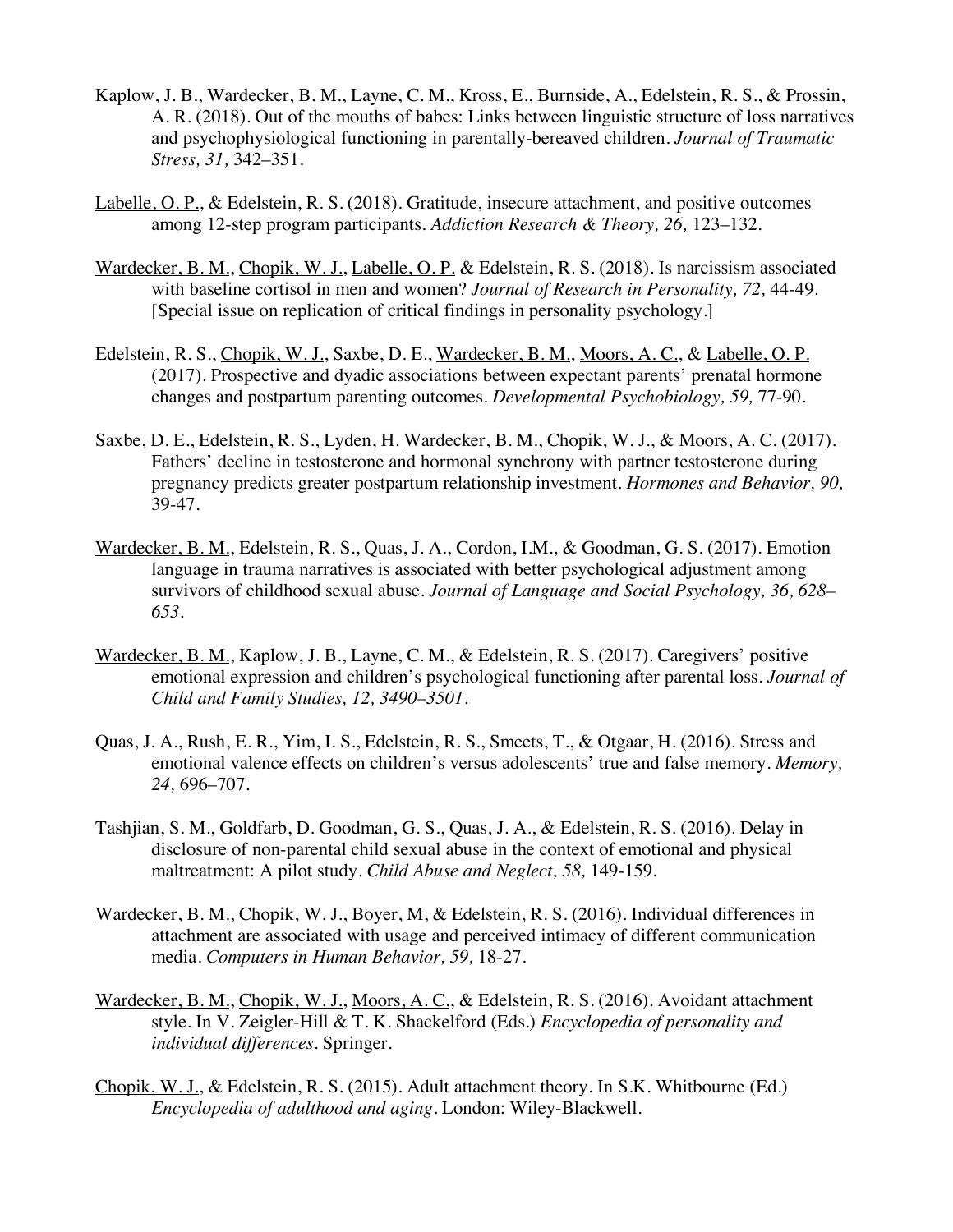- Chopik, W. J., & Edelstein, R.S. (2015). Preliminary validation of a romantic attachment orientation measure from the California Adult Q-Sort. *Attachment and Human Development, 17, 570- 585.*
- Edelstein, R. S., Wardecker, B. M., Chopik, W. J., Moors, A. C., Shipman, E. L., & Lin, N. J. (2015). Prenatal hormones in first-time expectant parents: Longitudinal changes and within-couple correlations. *American Journal of Human Biology, 27,* 317-325.
- Moors, A. C., Conley, T. D., Edelstein, R. S., & Chopik, W. J. (2015). Attached to monogamy? Avoidance predicts willingness to engage (but not actual engagement) in consensual nonmonogamy. *Journal of Social and Personal Relationships, 32,* 222-240*.*
- King, A., Wardecker, B. M., & Edelstein, R. S. (2015). Personal mastery buffers the effects of childhood sexual abuse on women's health and family functioning. *Journal of Family Violence, 30,* 887-897*.*
- Wardecker, B. M., Smith, L. K., Edelstein, R. S., & Loving, T. J. (2015). Intimate relationships then and now: How old hormonal processes are influenced by our modern psychology. *Adaptive Human Behavior and Physiology, 1,* 150-176.
- Chopik, W. J., & Edelstein, R. S. (2014). Age differences in romantic attachment around the world*. Social Psychological and Personality Science, 5,* 892-900*.*
- Chopik, W. J. & Edelstein, R. S. (2014). Death of a salesman: Webpage-based manipulations of mortality salience. *Computers in Human Behavior, 31,* 94-99*.*
- Chopik, W. J., Moors, A. C., & Edelstein, R. S. (2014). Maternal nurturance predicts lower attachment avoidance in emerging adulthood. *Journal of Research in Personality, 53,* 47-53*.*
- Chopik, W. J., Edelstein, R. S., van Anders, S. M., Wardecker, B. M., Shipman, E. L., & Samples-Steele, C. R. (2014). Too close for comfort? Adult attachment and cuddling in romantic and parent-child relationships. *Personality and Individual Differences, 69,* 212-216*.*
- Chopik, W. J., Wardecker, B. M., & Edelstein, R. S. (2014). Be Mine: Attachment avoidance predicts perceptions of relationship functioning on Valentine's Day. *Personality and Individual Differences, 63,* 47-52.
- Edelstein, R. S., van Anders, S. M., Chopik, W. J., Goldey, K. L., & Wardecker, B. M. (2014). Dyadic associations between testosterone and relationship quality in couples. *Hormones and Behavior, 65,* 401-407.
- Chopik, W. J., Edelstein, R. S., & Fraley, R. C. (2013). From the cradle to the grave: Age differences in attachment from early adulthood to old age. *Journal of Personality, 81,* 171-183*.*
- Cordon, I. M., Melinder, A., Goodman, G. S., & Edelstein, R. S. (2013). Children's and adults' memory for emotional pictures: Examining age-related patterns using the Developmental Affective Photo System (DAPS). *Journal of Experimental Child Psychology, 114,* 339-356.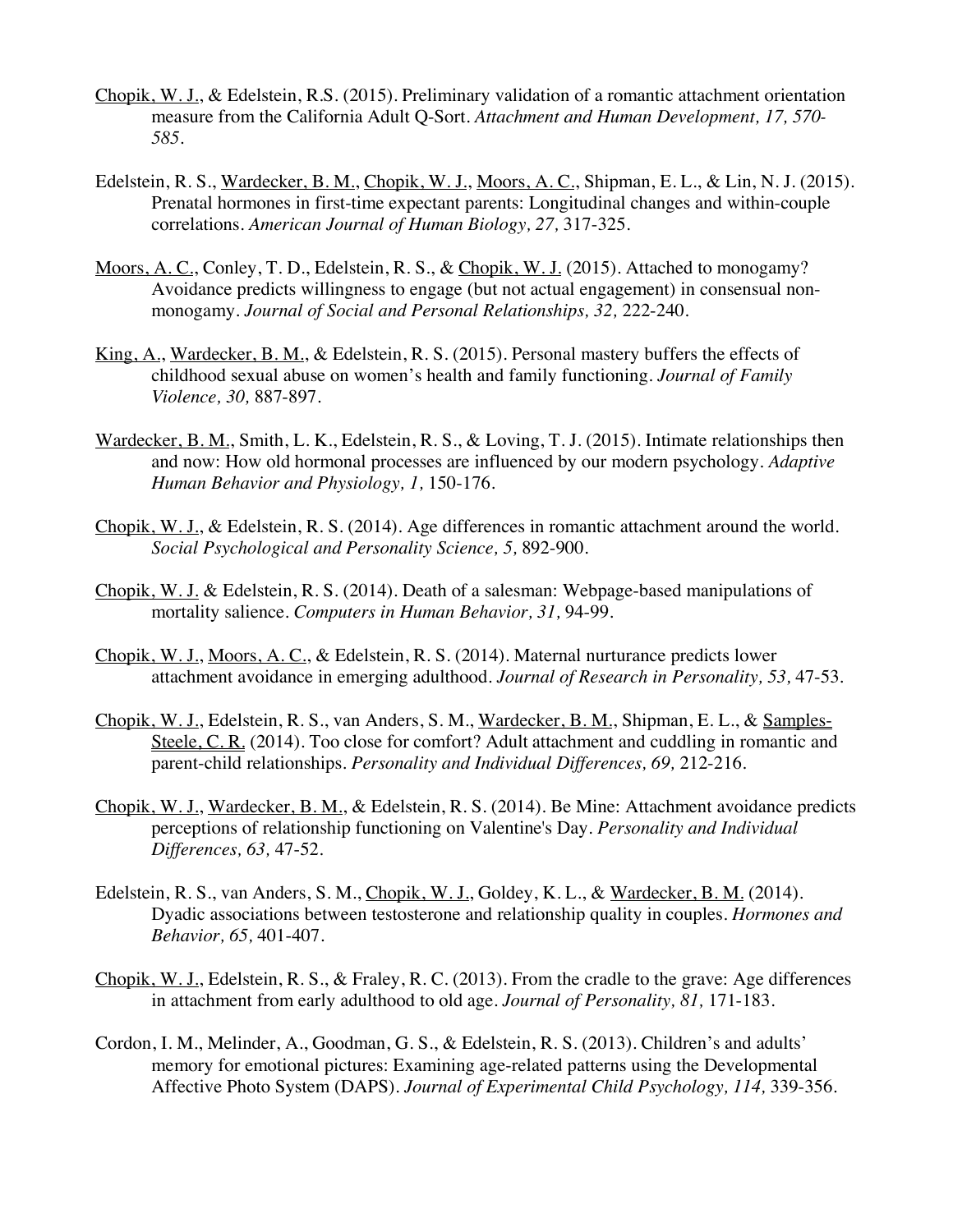- Kruger, D. J., Fisher, M. L, Edelstein, R. S., Chopik, W. J., Fitzgerald, C., & Strout, S. L. (2013). Was that cheating? Perceptions vary by sex, attachment anxiety, and behavior. *Evolutionary Psychology, 11,* 159-171.
- van Anders, S. M., Edelstein, R. S., Wade, R. L, & Samples-Steele, C. R. (2013). Descriptive experiences and sexual versus nurturant aspects of cuddling between adult romantic partners. *Archives of Sexual Behavior, 42,* 553–560*.*
- Edelstein, R. S., Kean, E. L., & Chopik, W. J. (2012). Women with an avoidant attachment style show attenuated estradiol responses to emotionally intimate stimuli*. Hormones and Behavior, 61,* 167-175.
- Edelstein, R. S., Newton, N. J., & Stewart, A. J. (2012). Narcissism in midlife: The developmental course and correlates of women's narcissistic personality traits. *Journal of Personality, 80,*  1179-1204*.*
- Edelstein, R. S., Chopik, W. J., & Kean, E. L. (2011). Sociosexuality moderates the association between relationship status and testosterone in men and women*. Hormones and Behavior, 60,*  248-255*.*
- Chae, Y., Goodman, G. S., & Edelstein, R. S. (2011). Autobiographical memory development from an attachment perspective: The special role of negative events. *Advances in Child Development and Behavior, 40,* 1-49*.*
- Quas, J. A., Yim, I. S., Edelstein, R. S., Cahill, L., & Rush, E. B. (2011). The role of cortisol reactivity in children's and adults' memory of a prior stressful experience. *Developmental Psychobiology, 53,* 166-174*.*
- Edelstein, R. S., Stanton, S. J., Henderson, M. M., & Sanders, M. R. (2010). Endogenous estradiol levels are associated with attachment avoidance and implicit intimacy motivation. *Hormones and Behavior, 57,* 230-236*.*
- Edelstein, R. S., Yim, I. S., & Quas, J. A. (2010). Narcissism predicts cortisol reactivity to a psychosocial stressor in men. *Journal of Research in Personality, 44,* 565-572*.*
- Quas, J. A., Alexander, K. W., Goodman, G. S., Ghetti, S., Edelstein, R. S., & Redlich, A. D. (2010). Long-term autobiographical memory for legal involvement: Individual and sociocontextual predictors. *Cognitive Development, 25,* 394-409.
- Stanton, S. J., & Edelstein, R. S. (2009). The physiology of women's power motive: Implicit power motivation is positively associated with estradiol levels in women. *Journal of Research in Personality, 43,* 1109-1113*.*
- Levine, L. J., & Edelstein, R. S. (2009). Emotion and memory narrowing: A review and goalrelevance approach. *Cognition & Emotion, 23,* 833-875*.*

Reprinted (2010) in J. De Houwer and D. Hermans (Eds.), *Cognition & emotion: Reviews of current research and theories*. New York, NY: Psychology Press.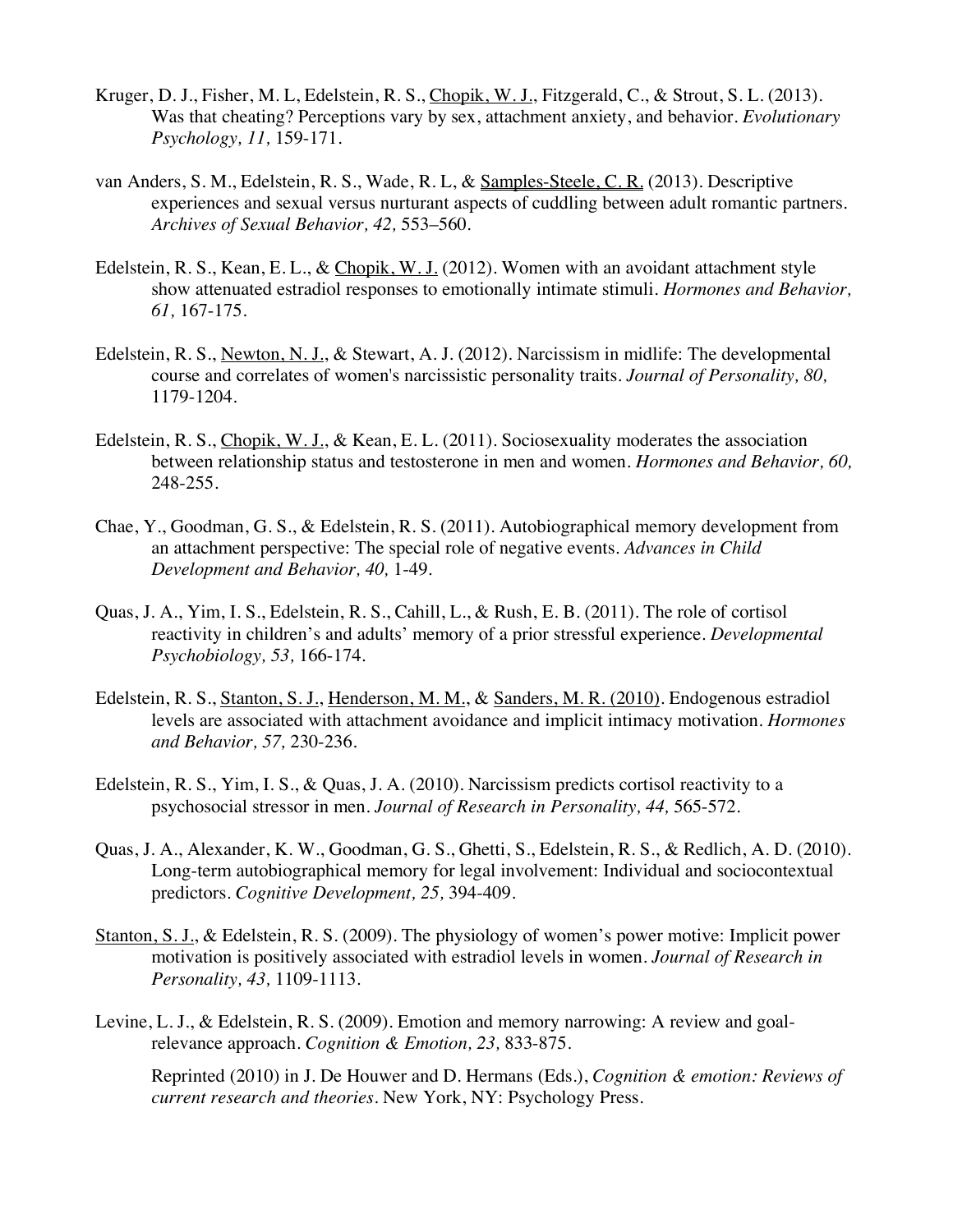- Edelstein, R. S., & Gillath, O. (2008). Avoiding interference: Adult attachment and emotional processing biases. *Personality and Social Psychology Bulletin, 34,* 171-181*.*
- Goodman, G. S., Edelstein, R. S., Mitchell, E. B., & Myers, J. E. B. (2008). A comparison of forms of attorney representation for children in California juvenile court dependency cases. *Child Abuse and Neglect, 32,* 497-501*.*
- Edelstein, R. S., & Shaver, P. R. (2007). A cross-cultural examination of lexical studies of selfconscious emotions. In J. L. Tracy, R. W. Robins, & J. P. Tangney (Eds.), *The self-conscious emotions: Theory and research* (pp. 194-208)*.* New York, NY: Guilford Press.
- Castelli, P., Goodman, G. S., Edelstein, R. S., Mitchell, E. B., & Paz-Alonso, P.M., Lyons, K. E., & Newton, J. W. (2006). Evaluating eyewitness testimony in adults and children. In A. K. Hess and I. B. Weiner (Eds.), *The handbook of forensic psychology*,  $3^{\prime\prime}$  *ed*. (pp. 243-304). New York, NY: Wiley.
- Edelstein, R. S. (2006). Attachment and emotional memory: Investigating the source and extent of avoidant memory deficits. *Emotion, 6,* 340-345.
- Edelstein, R. S., Luten, T., Ekman, P., & Goodman, G. S. (2006). Detecting lies in children and adults. *Law and Human Behavior, 30,* 1-10*.*

Reprinted (2008) in W.A. Lesko (Ed.), *Readings in social psychology: General, classic, and contemporary selections (7<sup>th</sup> ed)*. Boston, MA: Ally & Bacon, Inc.

- Ghetti, S., Edelstein, R. S., Goodman, G. S., Cordon, I. M., Quas, J. A., Alexander, K. W., Redlich, A. D., & Jones, D. P. H. (2006). What can subjective forgetting tell us about memory for childhood trauma? *Memory and Cognition, 34,* 1011–1025.
- Lench, H. C., Quas, J. A., & Edelstein, R. S. (2006). My child is better than average: The extension and restriction of unrealistic optimism. *Journal of Applied Social Psychology, 36,* 2963–2979.
- Alexander, K. W., Quas, J. A., Goodman, G. S., Ghetti, S., Edelstein, R. S., Redlich, A. D., Cordon, I. M., & Jones, D. P. (2005). Traumatic impact predicts long-term memory for documented child sexual abuse. *Psychological Science, 16,* 33-40*.*

Reprinted (2005) in the *Japanese Journal of Child Abuse and Neglect, 7, 291-303.*

Edelstein, R. S., Ghetti, S., Quas, J. A., Goodman, G. S., Alexander, K. W., Redlich, A. D., & Cordon, I. M. (2005). Individual differences in emotional memory: Adult attachment and long-term memory for child sexual abuse*. Personality and Social Psychology Bulletin, 31,*  1537-1548*.*

Reprinted (2010) in D. C. Funder and D. J. Ozer (Eds.), *Pieces of the Personality Puzzle: Readings in Theory and Research, 5<sup>th</sup> ed.* (pp. 298-310). New York, NY: Norton & Co.

Quas, J. A., Goodman, G. S., Ghetti, S., Alexander, K. W., Edelstein, R. S., Redlich, A. D., Cordon, I. M., & Jones, D. P. (2005). Childhood sexual assault victims: Long-term outcomes after testifying in criminal court. *Monographs of the Society for Research in Child Development, 70* (2, Serial No. 280).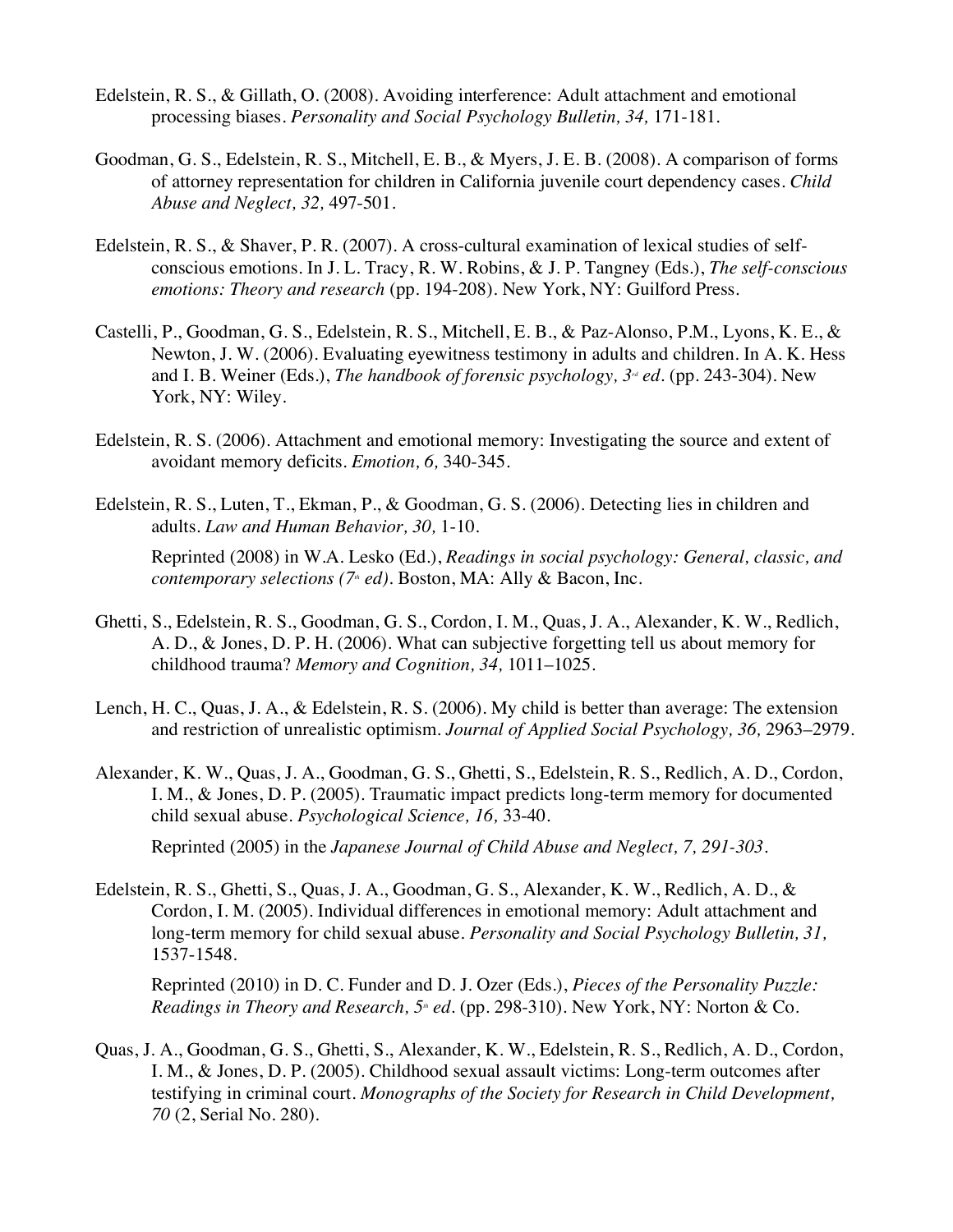- Edelstein, R. S., Alexander, K. W., Goodman, G. S., & Newton, J. W. (2004). Emotion and eyewitness memory. In D. Reisberg & P. Hertel (Eds.), *Memory and emotion* (pp. 308-346). New York, NY: Oxford University Press.
- Edelstein, R. S., Alexander, K. W., Shaver, P. R., Schaaf, J. M., Quas, J. A., Lovas, G. S., & Goodman, G. S. (2004). Adult attachment style and parental responsiveness during a stressful event. *Attachment and Human Development, 6*, 31-52*.*
- Edelstein, R. S., & Shaver, P. R. (2004). Avoidant attachment: Exploration of an oxymoron. In D. Mashek & A. Aron (Eds.), *Handbook of closeness and intimacy* (pp. 397-412). Mahwah, NJ: Lawrence Earlbaum Associates.
- Goodman, G. S., Ghetti, S., Quas, J. A., Edelstein, R. S., Alexander, K. W., Redlich, A. D., Cordon, I. M., & Jones, D. P. (2003). A prospective study of memory for child sexual abuse: New findings relevant to the repressed-memory controversy. *Psychological Science, 14*, 113-118.
- Goodman-Brown, T. B., Edelstein, R. S., Goodman, G. S., Jones, D. P, & Gordon, D. (2003). Why children tell: A model of children's disclosure of sexual abuse. *Child Abuse and Neglect, 27,*  525-540.

Reprinted (2005) in the *Japanese Journal of Child Abuse and Neglect, 7, 277-290.*

Cited by the U.S. Supreme Court in Kennedy v. Louisiana, 2008.

- Alexander, K. W., Goodman, G. S., Schaaf, J. M., Edelstein, R. S., Quas, J. A., & Shaver, P. R. (2002). The role of attachment and cognitive inhibition in children's memory and suggestibility for a stressful event. *Journal of Experimental Child Psychology, 83,* 262-290.
- Edelstein, R. S., Goodman, G. S., Ghetti, S, Alexander, K. W., Quas, J. A., Redlich, A. D., Schaaf, J. M., & Cordon, I. M. (2002). Child witnesses' experiences post-court: The effects of legal involvement. In H. L Westcott, G. M. Davies, & R. H. C. Bull (Eds.), *Children's testimony in context* (pp. 261-278). New York, NY: Wiley.
- Schaaf, J. M., Alexander, K. W., Goodman, G. S., Ghetti, S., Edelstein, R. S., & Castelli, P. (2002). Children's eyewitness memory: True disclosures and false reports. In B. L. Bottoms, M. Bull Kovera, & B.D. McAuliff (Eds.), *Children and the law: Social science and policy* (pp. 261- 278). Boston, MA: Cambridge University Press.

#### **MANUSCRIPTS UNDER REVIEW AND IN REVISION**

- Reese, Z. A., Garcia, S. M., & Edelstein, R. S. (in revision). Competitions and competitors: Disentangling competitive situations and competitive personalities.
- Sim, L. Chen, S., Zhang, M., Edelstein, R. S., & Kim, S. (under review) Cultural adaptation congruence in immigrant spouses are associated with marital quality.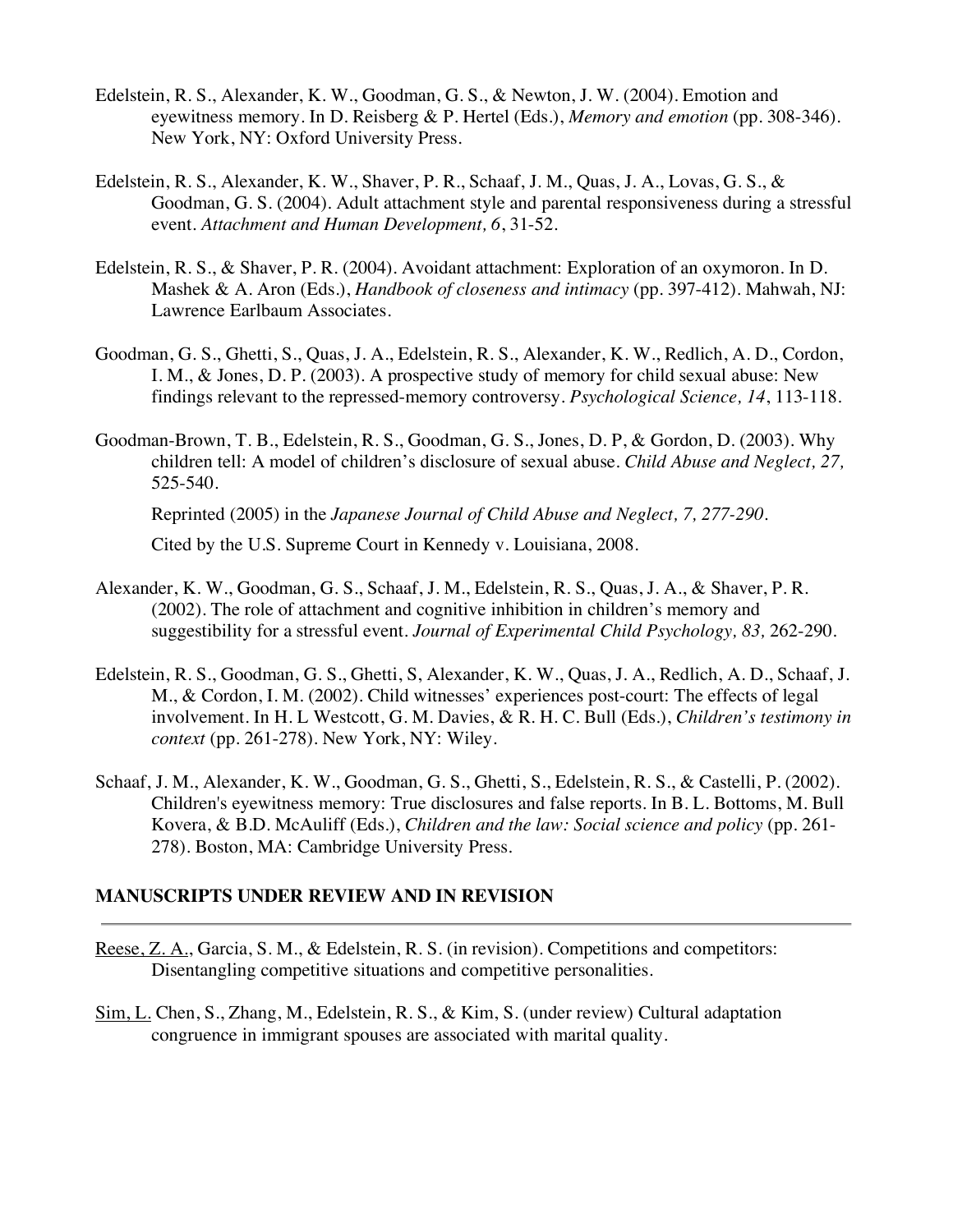#### **OTHER WRITING**

- Edelstein, R. S., Chopik, W. J., & Wardecker, B. M. (2015). Testosterone and relationship processes: Dyadic, longitudinal, and individual difference perspectives. Invited contribution to *LIFE Newsletter, 9,* 8-12.
- Moors, A. C., Chopik, W. J., Edelstein, R. S., & Conley, T. D. (2014). Consensual nonmonogamy: Table for more than two, please. Invited contribution to *In-Mind Magazine, 21*.
- Contributing author to *The science of relationships: Answers to your questions about dating, marriage, and family.* (2011). Edited by G. Lewandowski, T. Loving, B. Le, & M. Gleason. Dubuque, IA: Kendall Hunt.

#### **COLLOQUIA AND INVITED TALKS**

| 2018 March    | SPSP Personality Dynamics Pre-Conference, Atlanta, GA                     |
|---------------|---------------------------------------------------------------------------|
| 2016 October  | Department of Psychology, Michigan State University                       |
| 2016 June     | LIFE Spring Academy, Charlottesville, VA                                  |
| 2015 October  | Center for Human Growth and Development Seminar, University of Michigan   |
| 2015 April    | Center for Human Growth and Development Panel, University of Michigan     |
| 2015 February | SPSP Social Neuroendocrinology Pre-Conference, Long Beach, CA             |
| 2015 February | Department of Psychology (Social area), University of Michigan            |
| 2014 November | Research Center for Group Dynamics Seminar Series, University of Michigan |
| 2014 April    | Psychology and Social Behavior, University of California, Irvine          |
| 2013 March    | Department of Psychology (Developmental area), University of Michigan     |
| 2011 March    | Department of Psychology (Biopsychology area), University of Michigan     |
| 2010 October  | LIFE Fall Academy, Berlin, Germany                                        |
| 2010 April    | Midwestern Psychological Association, Chicago, IL                         |
| 2009 November | Department of Psychology, University of Western Ontario                   |
| 2009 October  | Department of Psychology (Social area), University of Michigan            |
| 2009 October  | Department of Psychology (Personality area), University of Michigan       |
| 2009 April    | Psi Chi Induction Ceremony, University of Michigan                        |
| 2008 October  | Department of Psychology (Developmental area), University of Michigan     |
| 2008 May      | LIFE Spring Academy, Charlottesville, VA                                  |
| 2008 February | Department of Psychology, Michigan State University                       |
| 2007 October  | Department of Psychology (Personality area), University of Michigan       |
| 2006 October  | Department of Psychology, University of British Columbia                  |
| 2005 October  | Psychology and Social Behavior, University of California, Irvine          |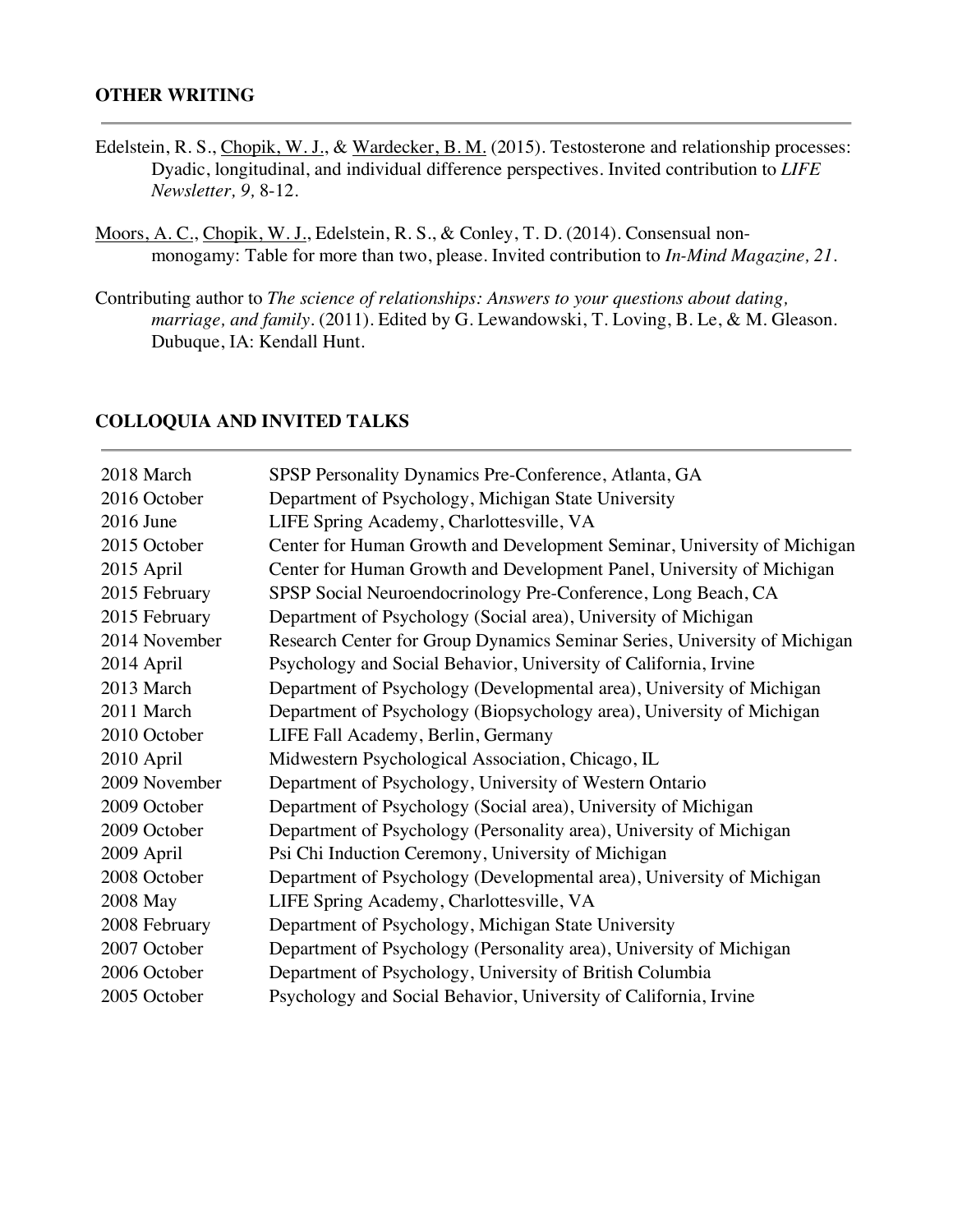- Chin, K., & Edelstein, R. S. (2020, February). *Implications of closeness for neuroendocrine processes: Experimental and longitudinal evidence.* Symposium conducted at the annual meeting of the Society for Personality and Social Psychology, New Orleans, LA.
- Edelstein, R. S. (2012, July). *Changes in relationships, changes in personality: Cross-sectional, longitudinal, and dyadic perspectives on relationship development and change*. Symposium conducted at the biannual conference of the International Association for Relationship Research, Chicago, IL.
- Edelstein, R. S. & van Anders, S. M. (2011, January). *The neuroendocrinology of intimacy and social connection.* Symposium conducted at the annual meeting of the Society for Personality and Social Psychology, San Antonio, TX.
- Cordon, I. M. & Edelstein, R. S. (2006, May). *Emotion and memory: Findings from across the lifespan.* Symposium conducted at the annual meeting of the American Psychological Society, New York, NY.
- Gillath, O. & Edelstein, R. S. (2006, January). *Individual differences in emotional processing: Behavioral, neural, and genetic mechanisms.* Symposium conducted at the annual meeting of the Society for Personality and Social Psychology, Palm Springs, CA.
- Gillath, O. & Edelstein, R. S. (2005, January). *Attachment and cognition: Individual differences in information processing*. Symposium conducted at the annual meeting of the Society for Personality and Social Psychology, New Orleans, LA.

### **RECENT CONFERENCE TALKS (SINCE 2012)**

- Chin, K., Chopik, W. J., Wardecker, B. M., LaBelle, O. P., Moors, A. C., & Edelstein, R. S. (2020, February). Associations between testosterone and postpartum outcomes in a longitudinal study of first-time expectant lesbian couples. Datablitz to be presented at the annual meeting of the Society for Personality and Social Psychology, New Orleans, LA.
- Chin, K., Reese, Z. A., Saini, E. K., Kuo, P. X., Volling, B. L., & Edelstein, R. S. (2020, February). Testosterone changes during intimate parent-child and romantic partner interactions in K. Chin and R. Edelstein (Co-Chairs), *Implications of closeness for neuroendocrine processes: experimental and longitudinal evidence*. Symposium to be presented at the annual meeting of the Society for Personality and Social Psychology, New Orleans, LA.
- Chin, K., Reese, Z. A., Edelstein, R. S. (2018, July). Interpersonal and hormonal outcomes of partner interactions for avoidant individuals. Data Blitz presented at the meeting of International Association for Relationship Research, Fort Collins, CO.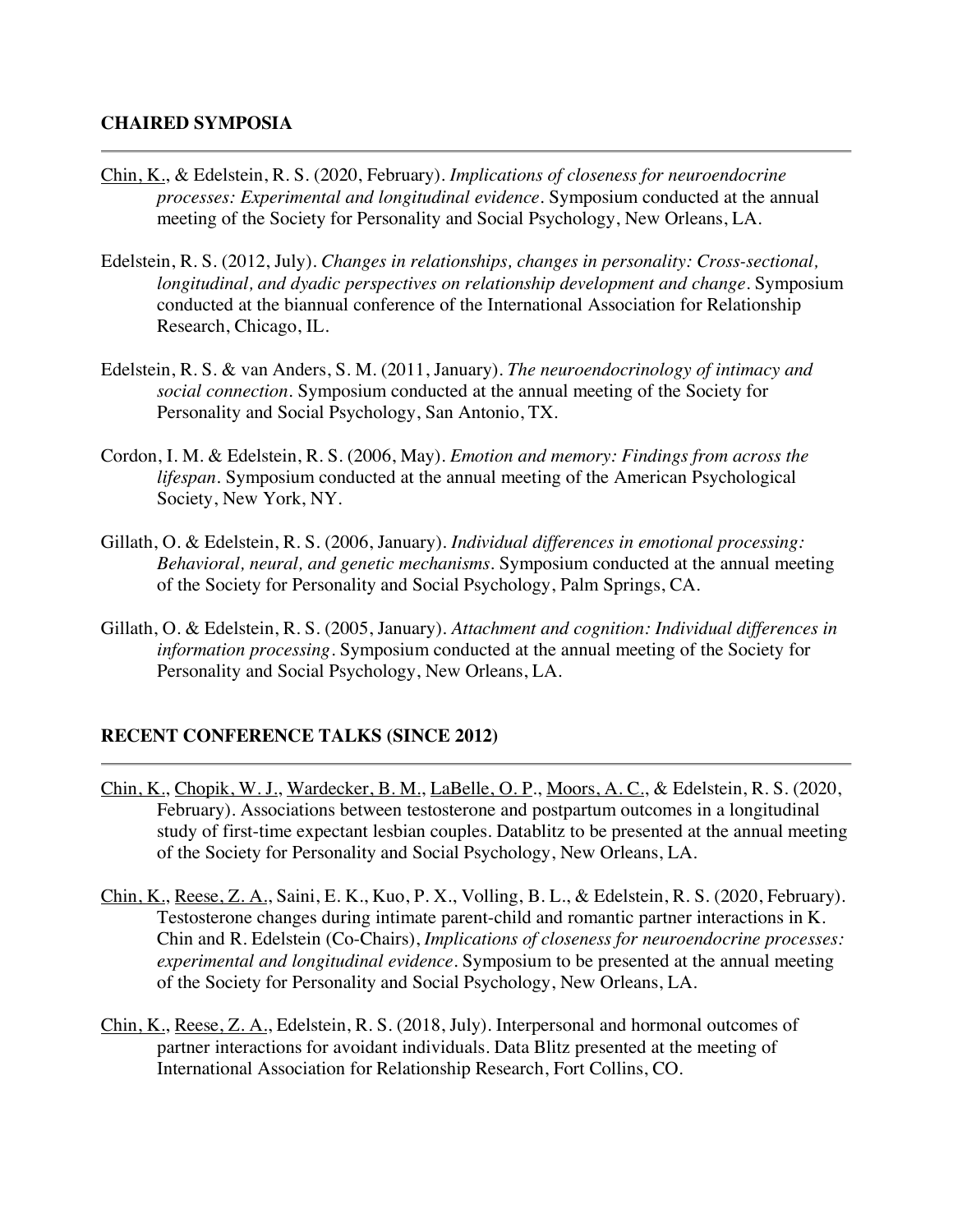- Chopik, W. J., Edelstein, R. S., & Grimm, K. J. (2017, June). Longitudinal changes in attachment orientation over a 69-year period. In J. Borghuis (Chair), *Dynamics of personality traits and close social relationships*. Paper presented at the biannual meeting of the Association for Research in Personality, Sacramento, CA.
- Edelstein, R. S. (2017, April). Testosterone and relationship processes: Dyadic, longitudinal, and individual difference perspectives. In S. Stanton (Chair), *Hormones' broad psychological*  influence: Memory, decision-making, relationships, and well-being. Paper presented at the annual meeting of the Midwestern Psychological Association, Chicago, IL.
- Chopik, W. J., Edelstein, R. S., & Grimm, K. J. (2016, July). Longitudinal changes in attachment orientation over a 59-year period. Paper presented at the biannual conference of the International Association for Relationship Research, Toronto, Canada.
- Michalak, N. M., & Edelstein, R. S. (2016, June). Power play: Status-sensitive men (indexed by their change in testosterone) may strategically modulate their desire for intergroup dominance. Data-blitz talk given at the Connecting Minds in Social Neuroendocrinology and Evolution Preconference at the annual meeting of the Human Behavior and Evolution Society, Vancouver, Canada.
- LaBelle, O. P., & Edelstein, R**.** (2016, May). Gratitude, avoidant attachment, and substance abuse recovery. In F. Fincham (Chair), *Gratitude and Prayer: Relationship to Wellness*. Paper presented at the annual meeting of the Association for Psychological Science Conference, Chicago, IL.
- Chopik, W. J., Edelstein, R. S., Wardecker, B. M., Moors, A. C., Labelle, O. P. (2015, October). Prenatal hormones in first-time expectant parents: Longitudinal changes and postpartum outcomes. Data-blitz talk presented at the biannual meeting of the Society for the Study of Human Development, Austin, TX.
- Labelle, O. P., & Edelstein, R.S. (2015, May) Gratitude, insecure attachment, and positive outcomes among 12-step recovery participants In N. Newton (Chair), *Gratitude in Adulthood: Situations, Contexts, and Measures.* Symposium conducted at the annual meeting of the Association for Psychological Science, New York, NY.
- Edelstein, R. S., Wardecker, B. W., Chopik, W. J., & Moors, A. C. (2014, February). An attachment perspective on biological and psychological regulation during the transition to parenthood. In D. Stinson (Chair), *Regulating the need to belong: biological substrates of the self-esteem and attachment systems*. Symposium conducted at the annual meeting of the Society for Personality and Social Psychology, Austin, TX.
- Moors, A. C., Conley, T. D., Edelstein, R. S., & Chopik, W. J. (February, 2014). Ethical departures from monogamy: Attachment and consensual non-monogamy. Data-blitz talk presented at the annual meeting of the Society for Personality and Social Psychology, Austin, TX.
- Moors, A. C., Conley, T. D., Edelstein, R. S., Chopik, W. J. (2013, November). The more the merrier? Avoidance predicts willingness to engage (but not actual engagement) in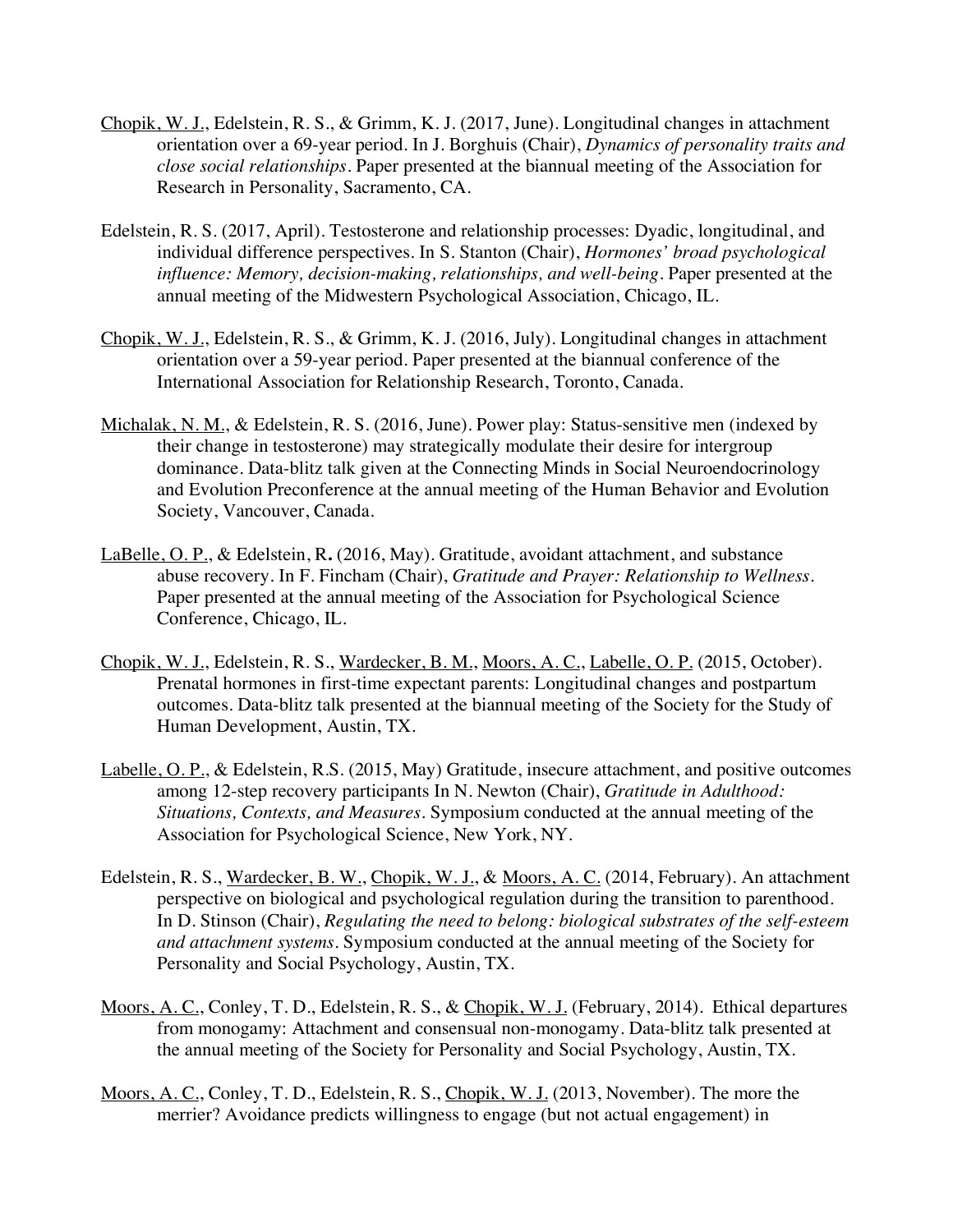consensual non-monogamy. Paper presented at the annual meeting of the Society for the Scientific Study of Sexuality, San Diego, CA.

- Rush, E. Quas, J. A., Edelstein, R. S., Yim, I. S., (2013, April). Effects of stress on children's and adolescents true and false emotional memories. Paper presented at the biennial meeting of the Society for Research in Child Development, Seattle, WA.
- Edelstein, R. S., Chopik, W. J., Kean, E. L., & Lin, N. J. (2013, January). Associations between testosterone and sociosexuality in men and women. In E. Finkel & R. Josephs (Chairs), *The three faces of T: Linking testosterone to sex, empathic inaccuracy, and mental illness.* Symposium conducted at the annual meeting of the Society for Personality and Social Psychology, New Orleans, LA.
- Chopik, W. J., Edelstein, R. S., & Fraley, R. C. (2012, July). From the cradle to the grave: Adult attachment across the lifespan. In R. Edelstein (Chair), *Changes in relationships, changes in personality: Cross-sectional, longitudinal, and dyadic perspectives on relationship development and change.* Symposium conducted at the biannual conference of the International Association for Relationship Research, Chicago, IL.
- Edelstein, R. S., Chopik, W. J., Kean, E. L., Lin, N. J. Moors, A. C., & Wardecker, B. M. (2012, July). Adult attachment predicts psychological and neuroendocrine changes during the transition to parenthood. In R. Edelstein (Chair), *Changes in relationships, changes in personality: Cross-sectional, longitudinal, and dyadic perspectives on relationship development and change*. Symposium conducted at the biannual conference of the International Association for Relationship Research, Chicago, IL.
- Moors, A. C., Conley, T. D., & Edelstein, R. S. (2012, July). *Avoiding monogamy? Sex, love, and consensual non-monogamy*. Paper presented at the biannual conference of the International Association for Relationship Research, Chicago, IL.
- Wardecker, B. M., Edelstein, R. S., Chopik, W. J., Kean, E. L., Moors, A. C., & Lin, N. J. (2012, July). *Effects of stress and coping on relationship satisfaction among expectant parents.*  Paper presented at the biannual conference of the International Association for Relationship Research, Chicago, IL.

#### **RECENT CONFERENCE POSTERS (SINCE 2012)**

- Rich, R., Chin, K., Reese, Z. A., & Edelstein, R. S. (2021, February). Increases in women's testosterone during intimate partner discussions predicts romantic relationship dissolution. Poster to be presented at the annual meeting of the Society for Personality and Social Psychology Convention. [virtual meeting]
- Ascigil, E., Chopik, W. J., Wardecker, B. W., LaBelle, O., Edelstein, R. S. (2020, February). Personality predicts cortisol in heterosexual and lesbian couples transitioning to parenthood. Poster presented at the annual meeting of the Society for Personality and Social Psychology Convention, New Orleans, LA.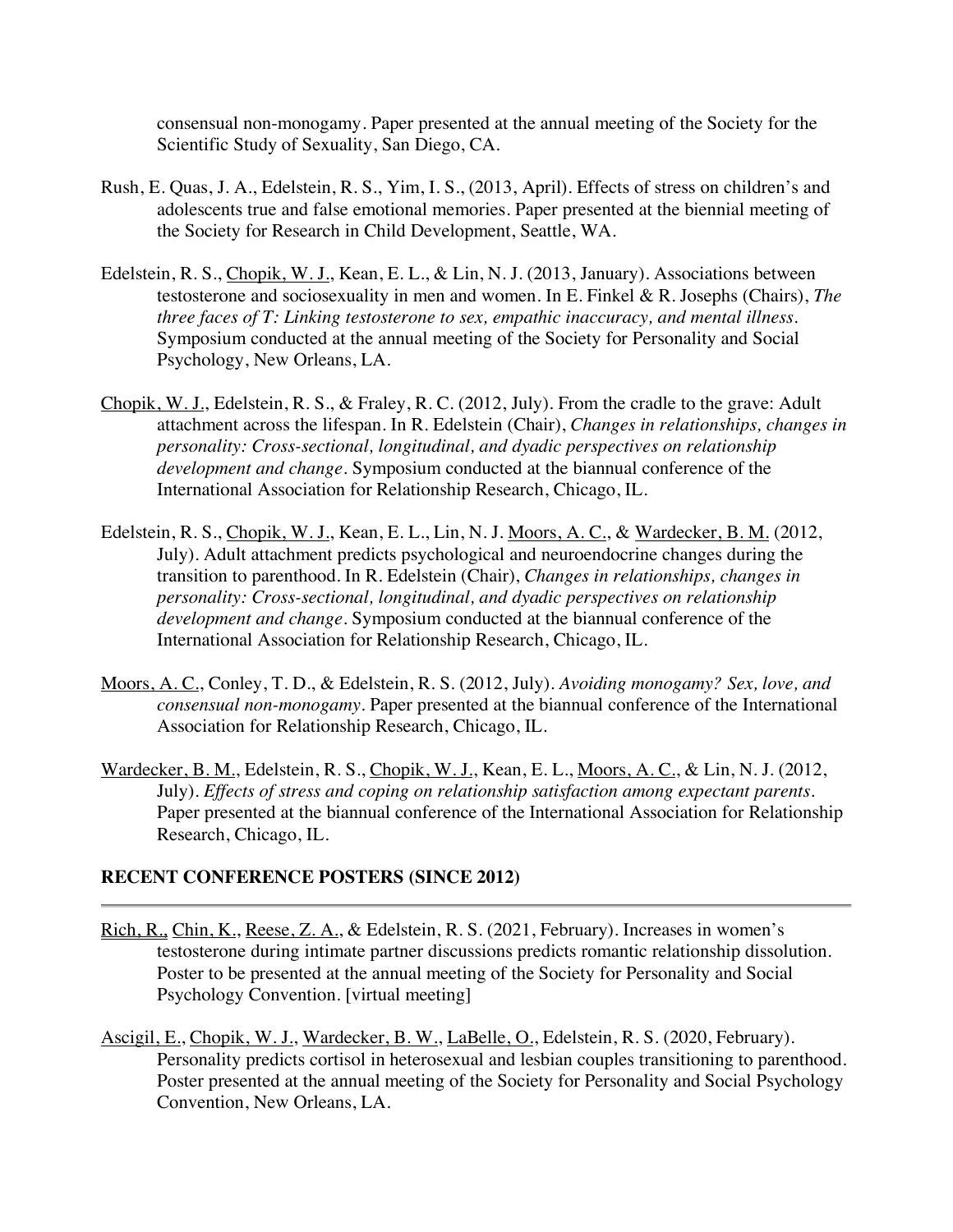- Sim, L., Chen, S., Zhang, M., Edelstein, R. S., & Kim, S. Y. (2020, February). Acculturation discrepancies in immigrant spouses are associated with marital quality. Poster presented at the annual meeting of the Society for Personality and Social Psychology Convention, New Orleans, LA.
- Ascigil, E., Sim, L., Edelstein, R. S. (2019, October). Pregnant women's cortisol is differentially associated with their own versus their partner's perceived stress levels. Poster presented at the annual meeting of the Society for the Study of Human Development, Portland, OR.
- Aguinaldo, E., Chin, K., Reese, Z. A., Edelstein, R. S. (2019, February). Tells of Testosterone(T): An Examination of T Levels and Word Usage Among Transmen undergoing T Therapy. Poster presented at the annual meeting of Society for Personality and Social Psychology, Portland, OR.
- Ascigil, E., Edelstein, R. S. (2019, February). Division of baby care in heterosexual and lesbian couples transitioning to parenthood: Expectations and reality. Poster presented at the annual meeting of the Society for Personality and Social Psychology, Portland, OR.
- Chin, K., Reese, Z. A., Edelstein, R. S. (2019, February). Hormone Changes as a Function of Intimate Partner Discussions. Poster presented at the annual meeting of Society for Personality and Social Psychology, Portland, OR.
- McLean, A., Horn, M., Chin, K., Reese, Z. A., Edelstein, R. S. (2019, February). Nonverbal Synchrony in Romantic Relationships. Poster presented at the annual meeting of Society for Personality and Social Psychology, Portland, OR.
- Plank, C., Chin, K., Reese, Z. A., Edelstein, R. S. (2019, February). Narcissism and Language Use in Romantic Relationships. Poster presented at the annual meeting of Society for Personality and Social Psychology, Portland, OR.
- Sim, L. & Edelstein, R. S. (2019, February). *Cross-cultural differences in marital profile membership and marital outcomes.* Poster presented at the annual meeting of the Society for Personality and Social Psychologists, Portland, OR**.**
- Chopik, W. J., Edelstein, R. S., Stewart, A. J., Donnellan, M. B., Roberts, B. W., & Grimm, K. J. (2018, July). Changes in Q-sort narcissism from age 13 to 72 in six longitudinal studies. Poster presented at the biannual meeting of the European Conference on Personality, Zadar, Croatia.
- Sim, L. Ip, K. I., Ascigil, E., Lee, F. & Edelstein, R. S. (2018, July). Cross-cultural differences in couples' sharing of good news. Presented at the International Association for Cross-Cultural Psychology Congress, Guelph, CA.
- Chin, K., Reese, Z. A., Edelstein, R. S., Perkins, T. (2018, March). Interpersonal and hormonal outcomes of partner interactions for avoidant individuals. Poster to be presented at the annual meeting of the Society for Personality and Social Psychology, Atlanta, GA.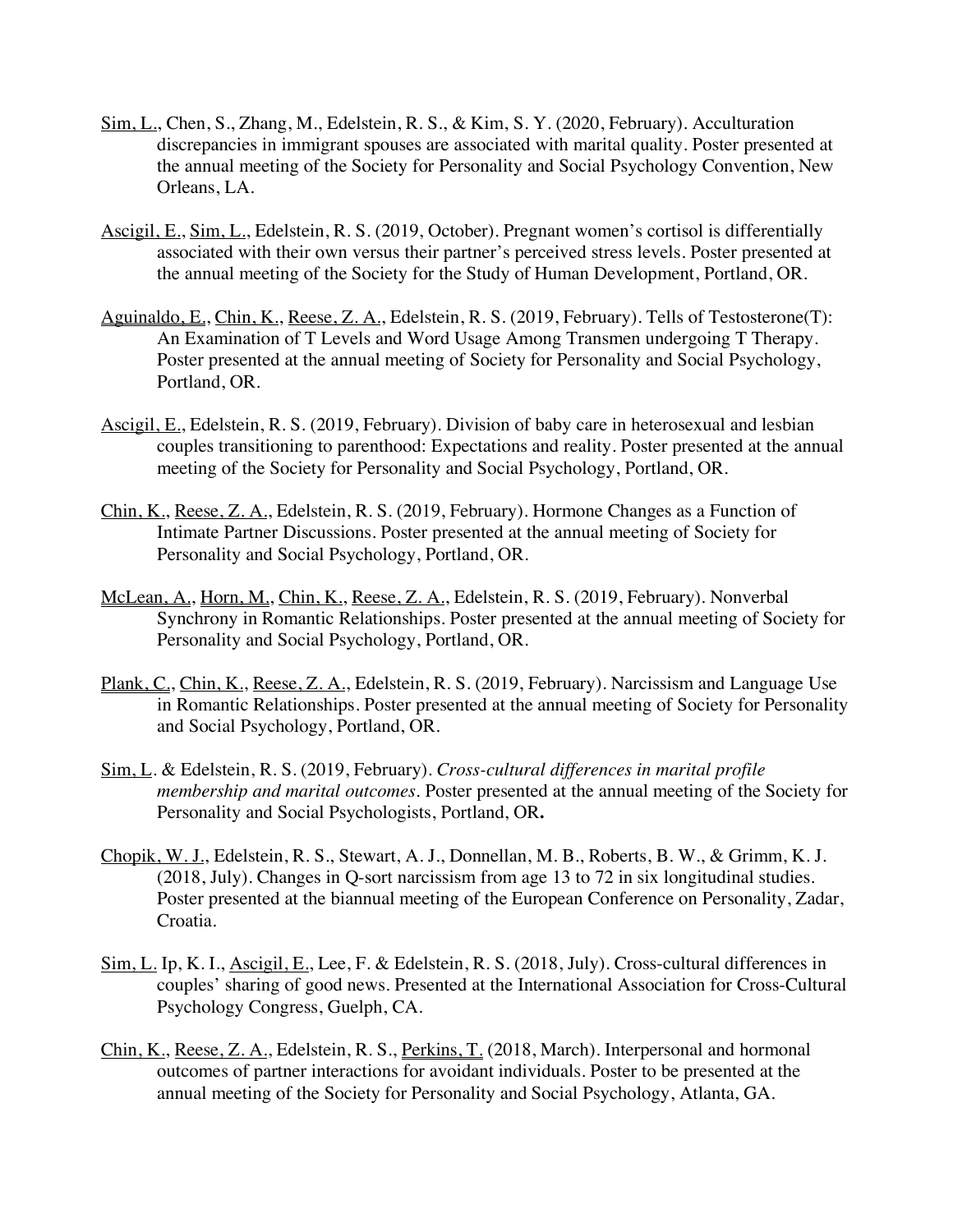- Chin, K., Edelstein, R. S., & Vernon, P. A. (2017, July). Attachment lives on(line). Poster presented at the biannual meeting of International Society for the Study of Individual Differences, Warsaw, Poland.
- Michalak, N. M., & Edelstein, R. S. (2017, January). Power play: Status-sensitive men may strategically modulate their desire for intergroup dominance. Poster presented at the annual meeting of the Society for Personality and Social Psychology, San Antonio, TX.
- Wardecker, B. M., Moors, A. C., Chopik, W. J., Matsick, J. L., & Edelstein, R. S. (2016, June). *The role of partner support in lesbian and heterosexual parents' well-being*. Poster presented at the annual meeting of the Society for the Psychological Study of Social issues, Minneapolis, MN.
- LaBelle, O., Edelstein, R., & Simmons, T. (2016, January). *The role of gratitude, pride, and attachment style in positive outcomes among 12-step recovery program participants*. Poster presented at the Emotion Pre-Conference at the annual meeting of the Society for Personality and Social Psychology, San Diego, CA.
- Chopik, W. J., Edelstein, R. S., & Grimm, K. J. (2015, February). Changes *in attachment orientation over a 53-year period: Determinants of change and implications for health.* Poster presented at the annual meeting of the Society for Personality and Social Psychology, Long Beach, CA.
- Labelle, O. P., Wardecker, B. M., Chopik, W. J., Moors, A. C., & Edelstein, R. S. (2015, February). *Great(ful) expectations: Dyadic associations between gratitude and health and well-being among sexual minorities during pregnancy.* Poster presented at the annual meeting of the Society for Personality and Social Psychology, Long Beach, CA.
- Boyer, M. P., Wardecker, B. W., Sharma, M., Chopik, W. J., Shain, M. J., & Edelstein, R. S. (2014, February). *I just called to say I love you: Preferences for communication in romantic relationships from an attachment perspective*. Poster presented at the annual meeting of the Society for Personality and Social Psychology, Austin, TX.
- Chopik, W. J., & Edelstein, R. S. (2014, February). *Age differences in adult attachment around the world*. Poster presented at the annual meeting of the Society for Personality and Social Psychology, Austin, TX.
- Lukasik, E. L., Wardecker, B. W., Chopik, W. J., Shain, M. J., Boyer, M. P., & Edelstein, R. S. (2014, February). *Dyadic associations between adult attachment and Body Mass Index in first-time parents*. Poster presented at the annual meeting of the Society for Personality and Social Psychology, Austin, TX.
- Lundtvedt, C. L., Wardecker, B. W., Chopik, W. J., Shain, M. J., Boyer, M. P., & Edelstein, R. S. (2014, February). *Longitudinal associations between attachment orientation and postpartum depression*. Poster presented at the annual meeting of the Society for Personality and Social Psychology, Austin, TX.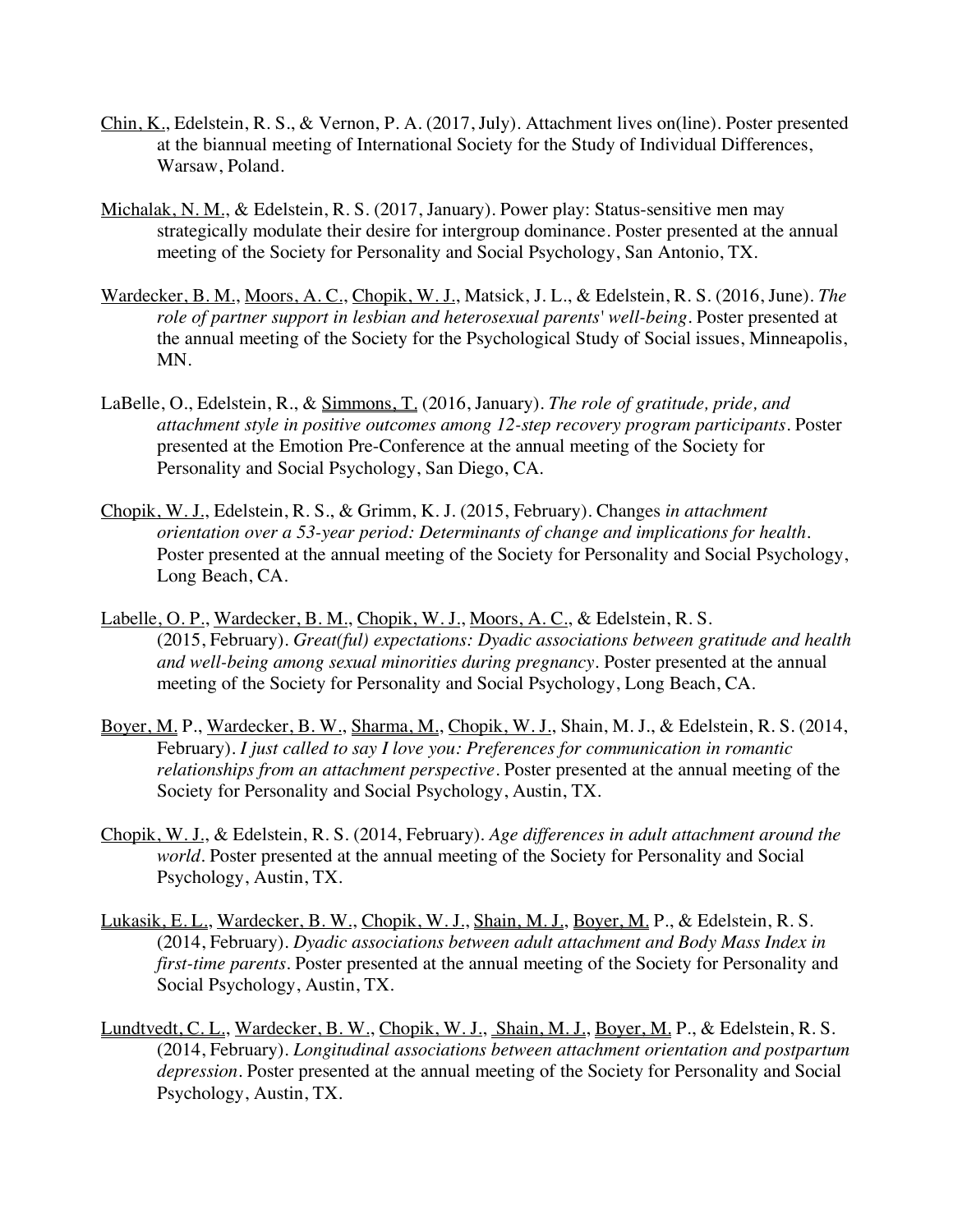- Wardecker, B. W., Edelstein, R. S, Goodman, G. S., Quas, J. A., & Cordon, I. M. (2014, February). *Psychological distancing is associated with positive outcomes for trauma survivors.* Poster presented at the annual meeting of the Society for Personality and Social Psychology, Austin, TX.
- Chopik, W. J., Moors, A. C., & Edelstein, R. S. (2013, June). *Maternal nurturance predicts lower child avoidance in emerging adulthood*. Poster presented at the annual meeting of the Association for Research in Personality: Charlotte, NC.
- Chopik, W. J., Edelstein, R. S., Park, N., & Peterson, C. (2013, June). *Age differences in adult attachment around the world*. Poster presented at the annual meeting of the Association for Research in Personality: Charlotte, NC.
- Boyer, M. P., Wardecker, B. M., Chopik, W.J., Lin, N. J. Moors, A. C., Kean, E. L., & Edelstein, R. S. (2013, January). *Thank goodness for gratitude: Dyadic effects of adult attachment on gratitude during the transition to parenthood.* Poster presented at the annual meeting of the Society for Personality and Social Psychology, New Orleans, LA.
- Wardecker, B. M., Edelstein, R. S., Chopik, W. J., Kean, E. L., Moors, A. C., & Lin, N. J. (2013, January). *Dyadic effects of prenatal coping on relationship adjustment, stress, and cortisol among expectant parents.* Poster presented at the annual meeting of the Society for Personality and Social Psychology, New Orleans, LA.
- Kean, E. L., Edelstein, R. S., van Anders, S. M., Chopik, W. J., & Goldey, K. L. (2012, July). *Attachment-related differences in emotional and neuroendocrine responses to intimacy*. Poster presented at the biannual conference of the International Association for Relationship Research, Chicago, IL.
- Chopik, W. J., Wardecker, B. M., & Edelstein, R. S. (2012, January). *"Be mine": Individual differences in attachment orientation predict relationship investment on Valentine's Day.*  Poster presented at the annual meeting of the Society for Personality and Social Psychology, San Diego, CA*.*
- Kean, E. L., Chopik, W. J., & Edelstein, R. S. (2012, January). *Attachment avoidance attenuates estradiol responses to emotionally intimate stimuli in women*. Poster presented at the annual meeting of the Society for Personality and Social Psychology, San Diego, CA*.*
- Samples-Steele, C. R., Kean, E. L., Chopik, W. J., van Anders, S. M., & Edelstein, R. S. (2012, January). *Too close for comfort? Adult attachment and cuddling behavior in romantic and parent-child relationships.* Poster presented at the annual meeting of the Society for Personality and Social Psychology, San Diego, CA*.*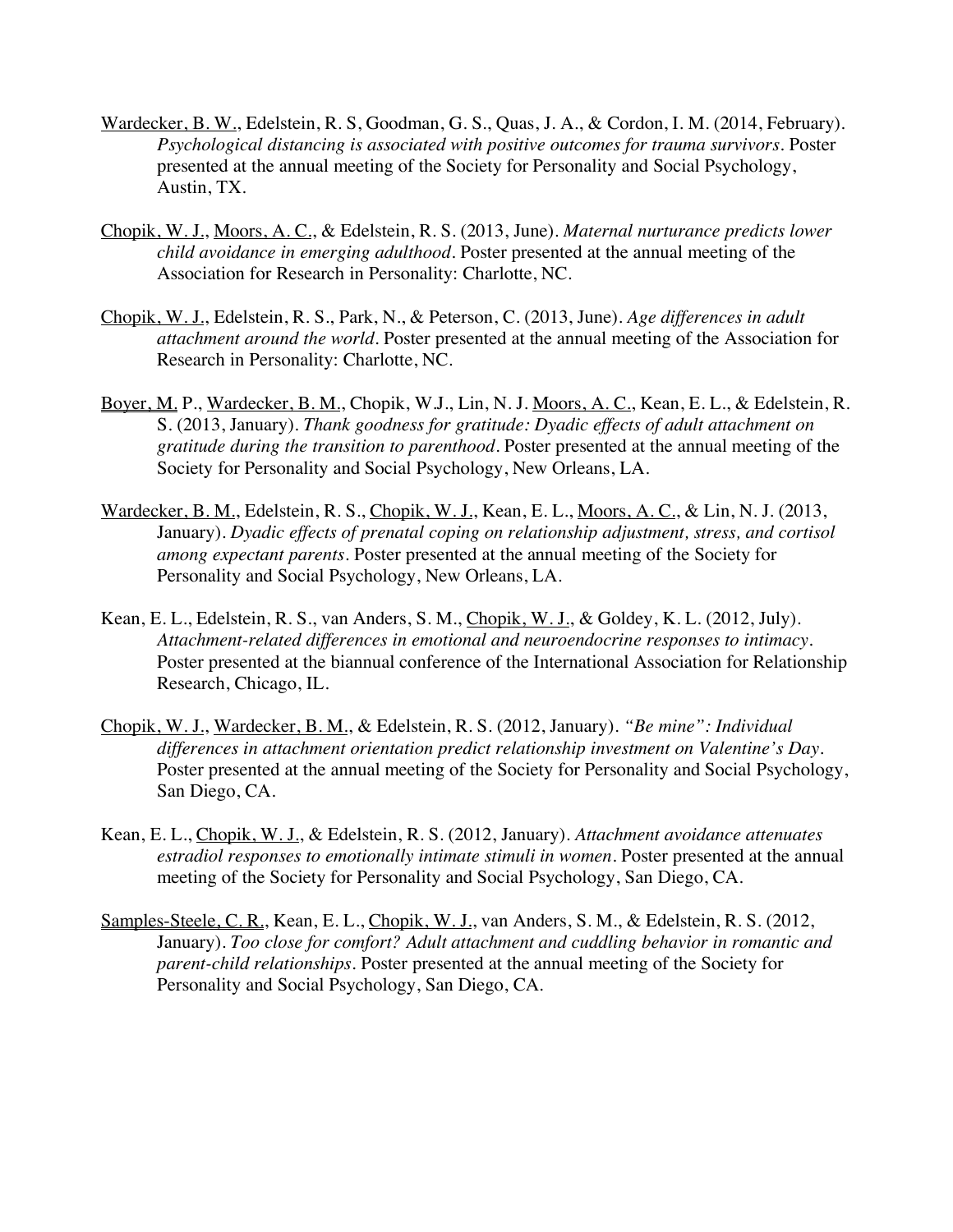### **TEACHING EXPERIENCE**

Personality Psychology (undergraduate and graduate) • Close Relationships (undergraduate and graduate) • Attachment Theory (graduate) • Academic Writing in Social/Personality Psychology (graduate)

| 2020             | <b>Promotion Review Committee</b>                                      |
|------------------|------------------------------------------------------------------------|
| 2019, 2020       | Personality & Social Contexts Psychology Admissions Committee Co-Chair |
| 2019             | Psychology Lecturer Review Committee Member                            |
| 2019             | Hiring Committee, Collegiate Postdoctoral Fellowship                   |
| $2018 - 2022$    | Area Head, Personality & Social Contexts Psychology                    |
| $2017 - 2018$    | <b>Bioscience Faculty Search Committee Member</b>                      |
| $2017 - 2018$    | Psychology Executive Committee Member                                  |
| $2016 - 2018$    | Center for Human Growth and Development Executive Committee Member     |
| $2016 - 2017$    | Personality & Social Contexts Psychology Brown Bag Committee Chair     |
| $2015 - 2016$    | Psychology Augmented Executive Committee Member                        |
| $2014 - 2016$    | Psychology Student Academic Affairs Committee Member                   |
| $2014 - 2015$    | Personality & Social Contexts Psychology Admissions Committee Chair    |
| $2012 - 2013$    | Personality & Social Contexts Psychology Brown Bag Committee Chair     |
| 2012, 2013       | Psychology Annual Review Committee Member                              |
| $2011 - 2012$    | Psychology Executive Committee Member                                  |
| 2011             | University of Michigan Injury Center Grant Reviewer                    |
| 2010             | Psychology Lecturer Review Committee Member                            |
| $2010 - 2011$    | Personality & Social Contexts Psychology Admissions Committee Chair    |
| $2009 - 2010$    | Personality & Social Contexts Psychology Brown Bag Committee Chair     |
| 2009, 2011, 2013 | Office of Vice President for Research (OVPR) Grant Reviewer            |
| 2009             | Personality & Social Contexts Psychology Admissions Committee Member   |
| 2009             | Personality & Social Contexts Psychology Colloquium Organizer          |
| 2009             | Psychology Augmented Executive Committee Member                        |
| $2008 - 2010$    | Psychology Graduate Committee Member                                   |

#### **DEPARTMENT AND UNIVERSITY SERVICE**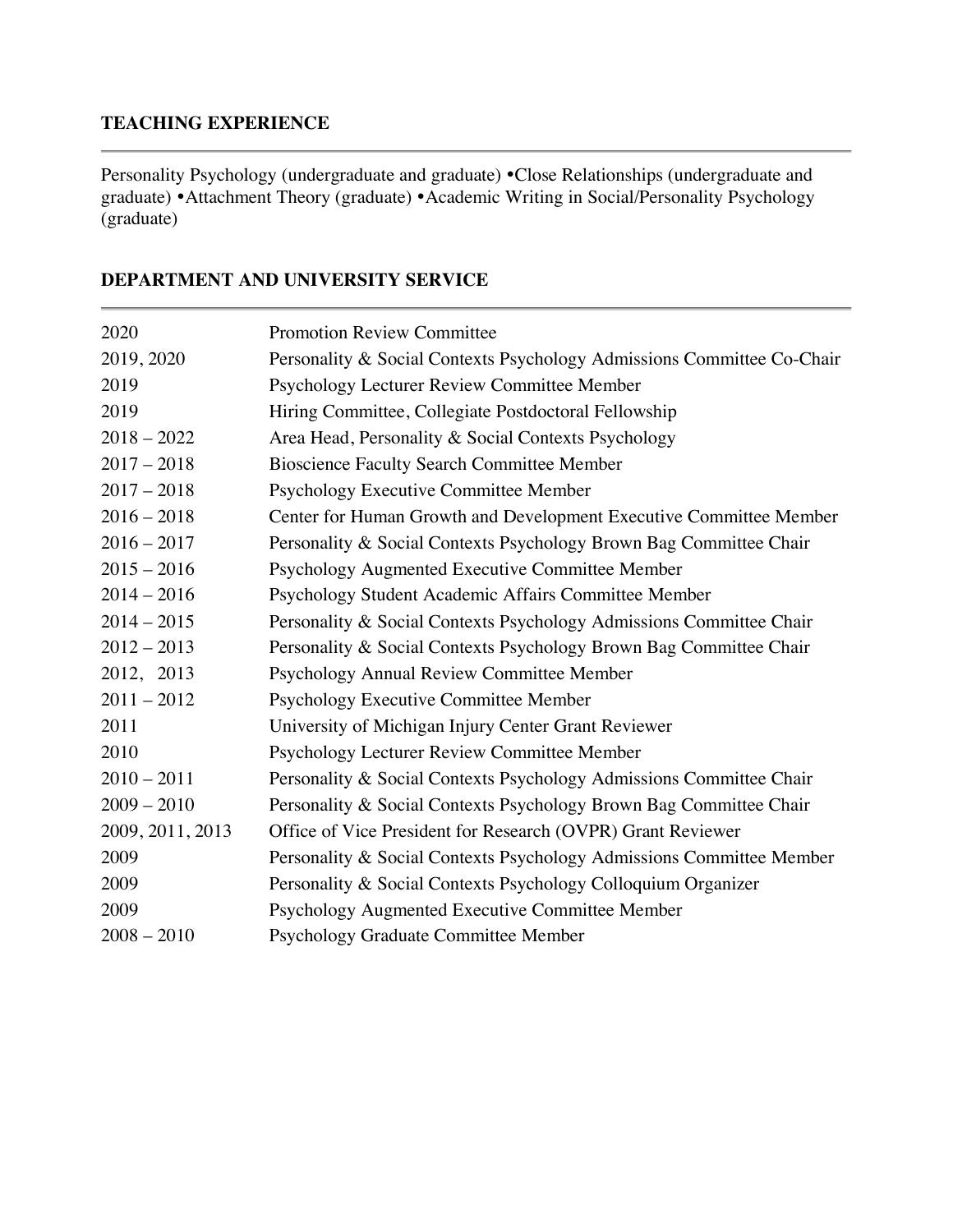## **DOCTORAL STUDENTS**

| $2020 -$      | Annika From                                                  |                              | Psychology |
|---------------|--------------------------------------------------------------|------------------------------|------------|
| $2017-$       | Ezra Ascigil (Fulbright Recipient)                           |                              | Psychology |
| $2017-$       | Lester Sim (SMU Overseas Postgraduate Scholarship Recipient) |                              | Psychology |
| $2016-$       | Kristi Chin (SSHRC Fellowship Recipient)                     |                              | Psychology |
| $2016 -$      | Zachary Reese (Secondary Advisor)                            |                              | Psychology |
| $2013 - 2018$ | Onawa LaBelle (NSF Fellowship Recipient)                     |                              | Psychology |
| $2011 - 2016$ | <b>Britney Wardecker</b>                                     |                              | Psychology |
| $2011 - 2015$ | Amy Moors (Secondary Advisor)                                | Women's Studies & Psychology |            |
|               | 2009 – 2015 William Chopik (NSF Fellowship Recipient)        |                              | Psychology |

### **HONORS THESES SUPERVISED**

| $2020 - 2021$ | Jennifer Ho                        | Psychology                                 |
|---------------|------------------------------------|--------------------------------------------|
|               | $2019 - 2020$ Laraine Pesheck      | Psychology                                 |
|               | $2014 - 2015$ Emily Sculthorpe     | Biopsychology, Cognition, and Neuroscience |
|               | 2011 – 2012 Chelsea Samples-Steele | Psychology                                 |
|               | $2010 - 2011$ Stacey McGregor      | Psychology                                 |

### **DISSERTATION COMMITTEES**

| 2021 | Dominic Kelly            | Developmental Psychology                            |
|------|--------------------------|-----------------------------------------------------|
| 2020 | Staci Gusakova           | Women's Studies and Psychology (Co-Chair)           |
| 2020 | Kristi Chin              | Personality and Social Contexts Psychology (Chair)  |
| 2020 | <b>Zachary Reese</b>     | Social Psychology (Co-Chair)                        |
| 2019 | Darwin Guevarra          | Social Psychology                                   |
| 2019 | Jennifer Frederick       | Women's Studies and Psychology                      |
| 2018 | Onawa LaBelle            | Personality and Social Contexts Psychology (Chair)  |
| 2016 | Daniel Porter            | <b>Cognition and Cognitive Neuroscience</b>         |
| 2016 | <b>Britney Wardecker</b> | Personality and Social Contexts Psychology (Chair)  |
| 2016 | Patty Kuo                | Developmental Psychology                            |
| 2015 | Janani Sankar            | Clinical Psychology (University of Western Ontario) |
| 2015 | William Chopik           | Personality and Social Contexts Psychology (Chair)  |
| 2015 | Jenny Olson              | School of Business (Marketing)                      |
| 2015 | Amy Moors                | Women's Studies and Psychology                      |
| 2014 | Kate Kuhlman             | Clinical Psychology                                 |
| 2012 | Dana Kabat               | Personality and Social Contexts Psychology          |